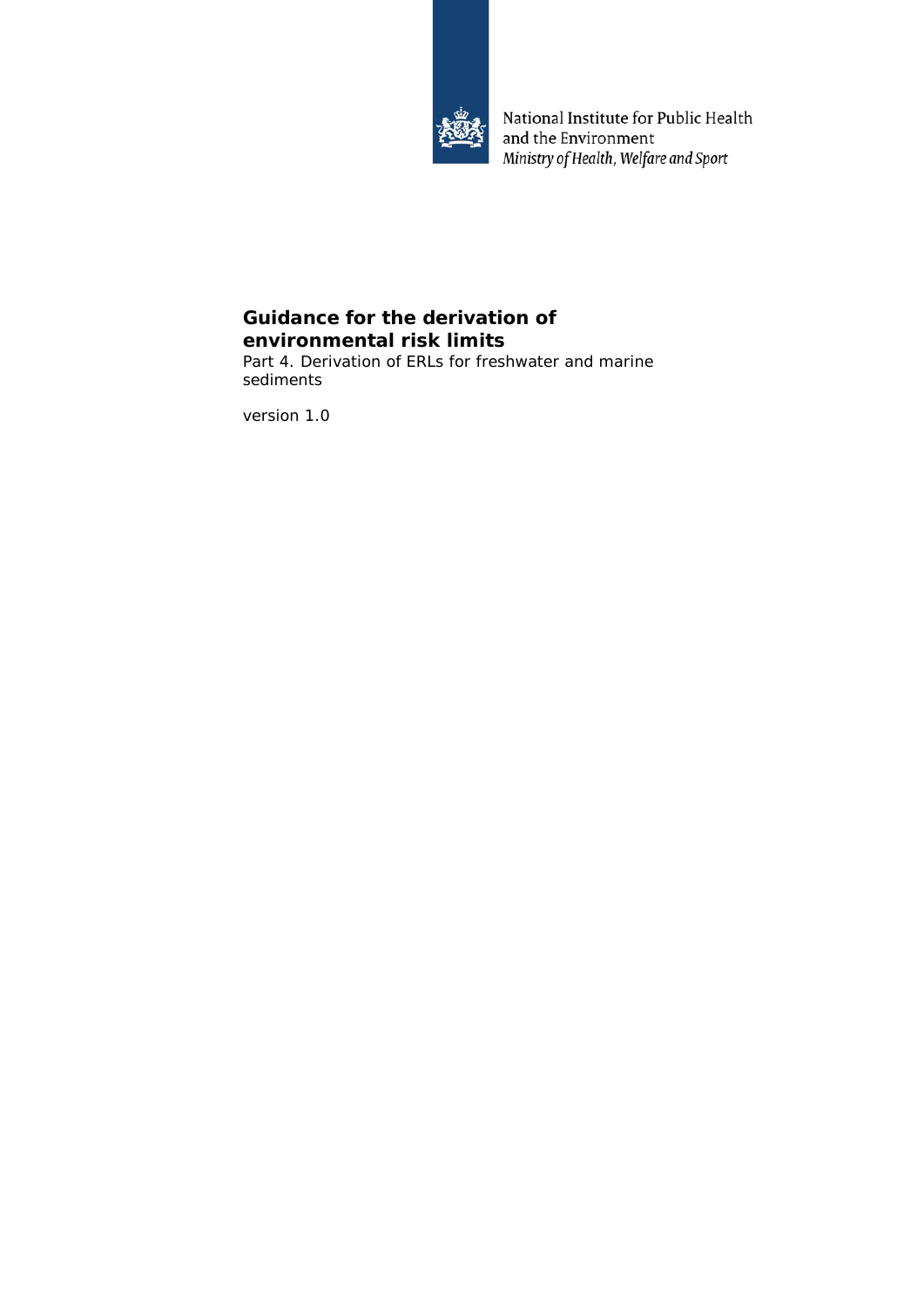Colophon

© RIVM 2015 Parts of this publication may be reproduced, provided acknowledgement is given to: National Institute for Public Health and the Environment, along with the title and year of publication.

Contact: [Helpdesk Risico's van Stoffen](https://rvs.rivm.nl/helpdesk/helpdesk-risicos-van-stoffen)

This investigation has been performed by order and for the account of Ministry of Infrastructure and the Environment, within the framework of the project 'Nationaal stoffenbeleid ZZS'.

This is a publication of: **National Institute for Public Health and the Environment** P.O. Box 1 | 3720 BA Bilthoven The Netherlands www.rivm.nl/en

Page 2 of 29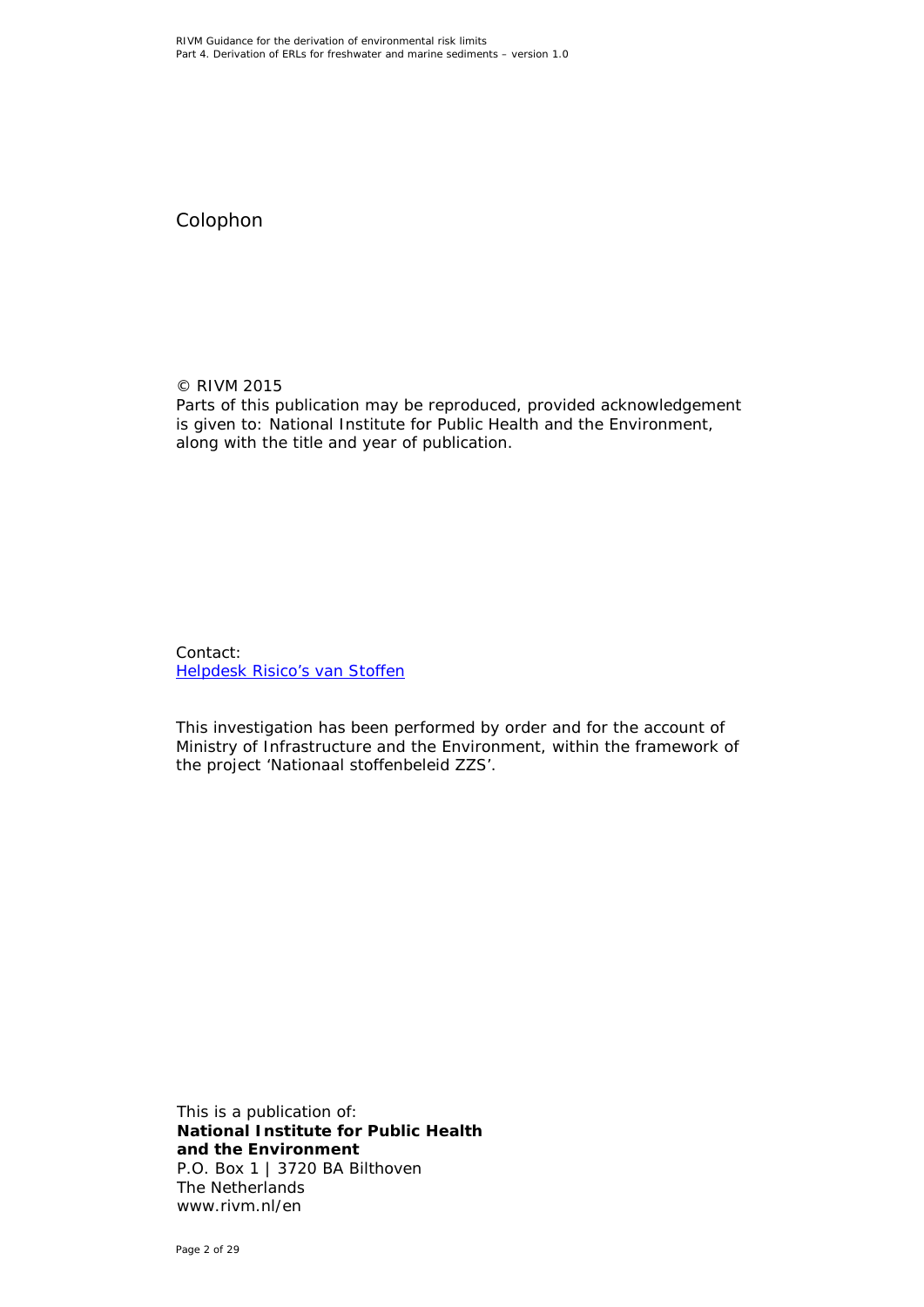# **Contents**

# **1 Introduction 5**<br>**1.1 Focus and risk li**

- [Focus and risk limits considered](#page-4-1) 5<br>Relevance of sediment risk limits 5
- 1.2 [Relevance of sediment risk limits](#page-4-2)
- 1.3 [Equilibrium partitioning and Dutch standard characteristics](#page-5-0) 6

## **2 [Collection, evaluation and selection of sediment ecotoxicity data](#page-6-0) [7](#page-6-0)**

- 2.1 [Data collection and evaluation of sediment laboratory toxicity data](#page-6-1) 7
- 
- 2.1.1 [Data tables for sediment laboratory ecotoxicity studies](#page-6-2) 7<br>2.2 Selection and aggregation of sediment laboratory toxicity
- 2.2 [Selection and aggregation of sediment laboratory toxicity data](#page-13-0) 14<br>2.3 Combining freshwater and marine data sets for ERL derivation 15 Combining freshwater and [marine data sets for ERL derivation](#page-14-0) 15
- 2.4 Use of micro- [and mesocosm data](#page-15-0) 16
- 2.4.1 [General information](#page-15-1) 16
- 2.4.2 [Treatment of freshwater and saltwater data](#page-15-2) 16

## **3 [Derivation of risk limits](#page-16-0) 17**

- 3.1 [Ecotoxicity data used for ERL sediment derivation](#page-16-1) 17
- 3.2 MPC<sub>sed</sub> [Maximum Permissible Concentration for sediment](#page-16-2) 17<br>3.2.1 MPC<sub>fw sed eco</sub> ecotoxicity for freshwater sediment organisms 17
- 3.2.1 MPC<sub>fw sed, eco</sub> [ecotoxicity for freshwater sediment organisms](#page-16-3)<br>3.2.2 MPC<sub>sw</sub> sed, eco ecotoxicity for saltwater sediment organisms
- 3.2.2 MPC<sub>sw sed, eco [ecotoxicity for saltwater sediment organisms](#page-17-0) 18<br>3.2.3 MPC<sub>sed secnois</sub> Maximum Permissible Concentration based on secon</sub>
- MPC<sub>sed, secpois</sub> Maximum Permissible Concentration based on secondary [poisoning](#page-18-0) 19
- 3.2.4 Selection of the MPC<sub>fw sed</sub> and MPC<sub>sw sed</sub> 20<br>3.3  $NC_{\text{sed}} \text{Neqligible Concentration for sediment}$
- NC<sub>sed</sub> [Negligible Concentration for sediment](#page-19-1) 20
- 3.4 SRC<sub>sed</sub> [Serious Risk Concentration for sediment](#page-19-2) 20<br>3.4.1 SRC<sub>sed ero</sub> ecotoxicity for freshwater and saltwater
- $SRC<sub>sed, eco</sub>$  [ecotoxicity for freshwater and saltwater sediment organisms](#page-19-3) [20](#page-19-3)

**[References](#page-22-0) 23**

**[List of abbreviations](#page-24-0) 25**

## **[Appendix 1. Established guidelines for sediment ecotoxicity tests](#page-26-0) 27**

**[Appendix 2. Soil classification system](#page-27-0) 28**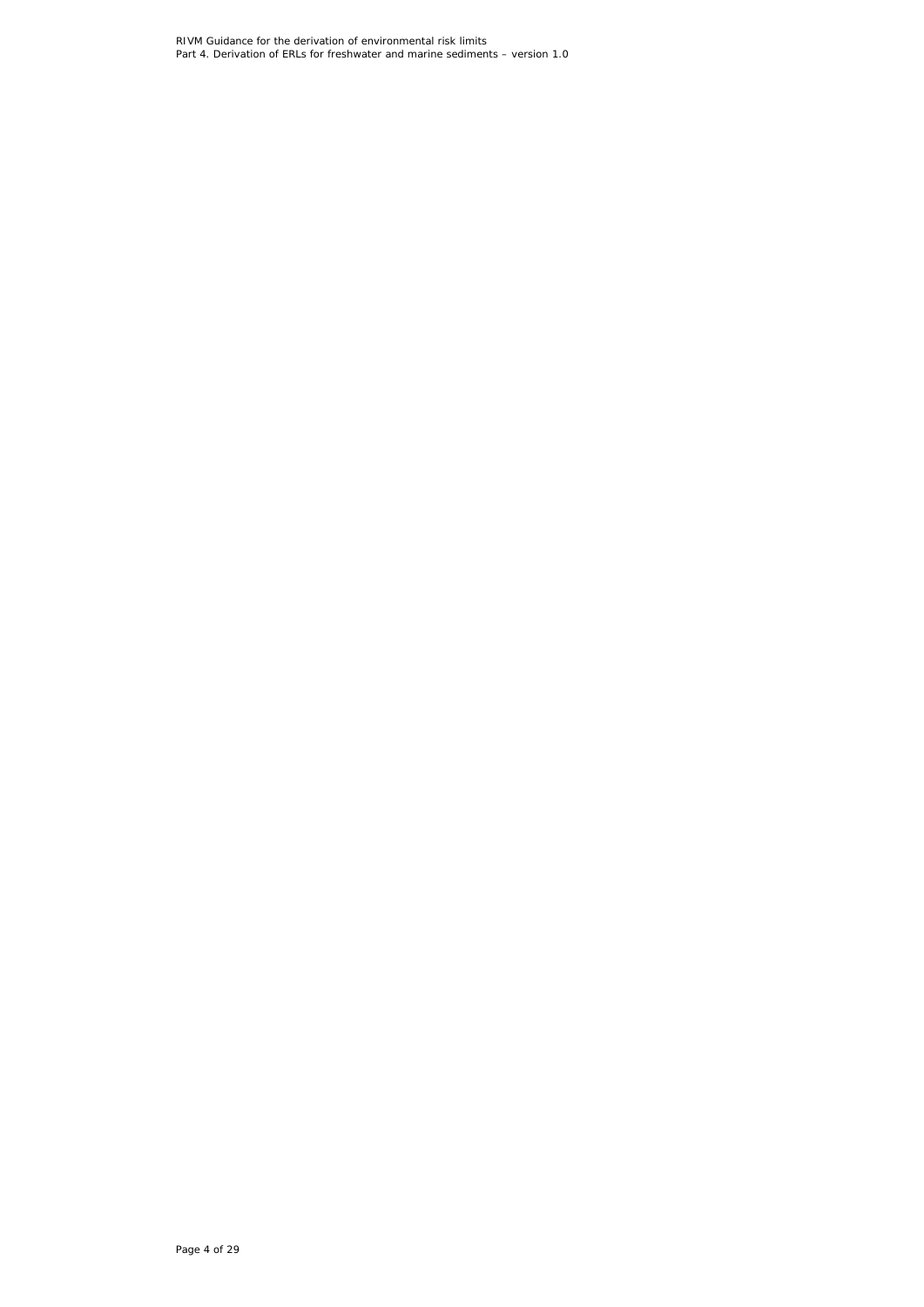# <span id="page-4-0"></span>1 Introduction

## **1.1 Focus and risk limits considered**

<span id="page-4-1"></span>Risk limits for sediment are used as a basis for setting environmental quality standards for the protection of benthic ecosystems. Direct exposure of sediment organisms is the only route that is taken into account, because direct contact of humans with sediment is not considered to be critical for risk limit derivation (see also ERL Report 01). The derivation of quality standards for sediment is covered in the guidance developed under the Water Framework Directive (WFD) [\[1\]](#page-22-1). However, specific quality standards for Dutch (standard) sediment are not derived within the context of the WFD. Such risk limits are used in other frameworks, e.g. local risk assessment, remediation policy and evaluation of re-use of dredged materials.

The following risk limits are derived:

- the Maximum Permissible Concentration in sediment (MPC<sub>sed</sub>), in Dutch designated as *Maximaal Toelaatbaar Risiconiveau (MTR)*, and
- the Negligible Concentration in sediment  $(NC_{\text{sed}})$ , *Verwaarloosbaar Risiconiveau (VR)* in Dutch.
- − the Serious Risk Concentration in sediment (SRCsed), *Ernstig Risiconiveau (ER)* in Dutch

The MPC is defined in VROM [\[2,](#page-22-2)[3\]](#page-22-3) as the standard based on scientific data which indicates the concentration in an environmental compartment for which:

- 1 no effect to be rated as negative is to be expected for ecosystems;
- 2a no effect to be rated as negative is to be expected for humans (for non-carcinogenic substances);
- 2b for humans no more than a probability of death of  $10^{-6}$  per year can be calculated (for carcinogenic substances).

However, as indicated above, risk limits for sediment only refer to ecological risks, so at MPC level, only the MPC<sub>sed eco</sub> protecting for direct ecotoxicity ( $MPC<sub>sed. ECO</sub>$ , fw and  $MPC<sub>sed. SWO</sub>$  and the  $MPC<sub>sed. SECDO</sub>$ protecting for secondary poisoning (MPC<sub>sed, secpois, fw</sub> and MPC<sub>sed, secpois, sw</sub>) are derived.

The NC is defined as MPC/100. The factor of 100 is applied to account for combination toxicity. The SRC<sub>sed</sub> is the concentration in sediment at which possibly serious ecotoxicological effects are to be expected (see also ERL Report 01), and is derived for the freshwater and saltwater sediment compartment, for direct ecotoxicity and, if data are available, for secondary poisoning.

## **1.2 Relevance of sediment risk limits**

<span id="page-4-2"></span>The initial cause of sediment contamination is migration of contaminants from the water phase. The partitioning of organic substances between water and sediment is considered to be driven mainly by the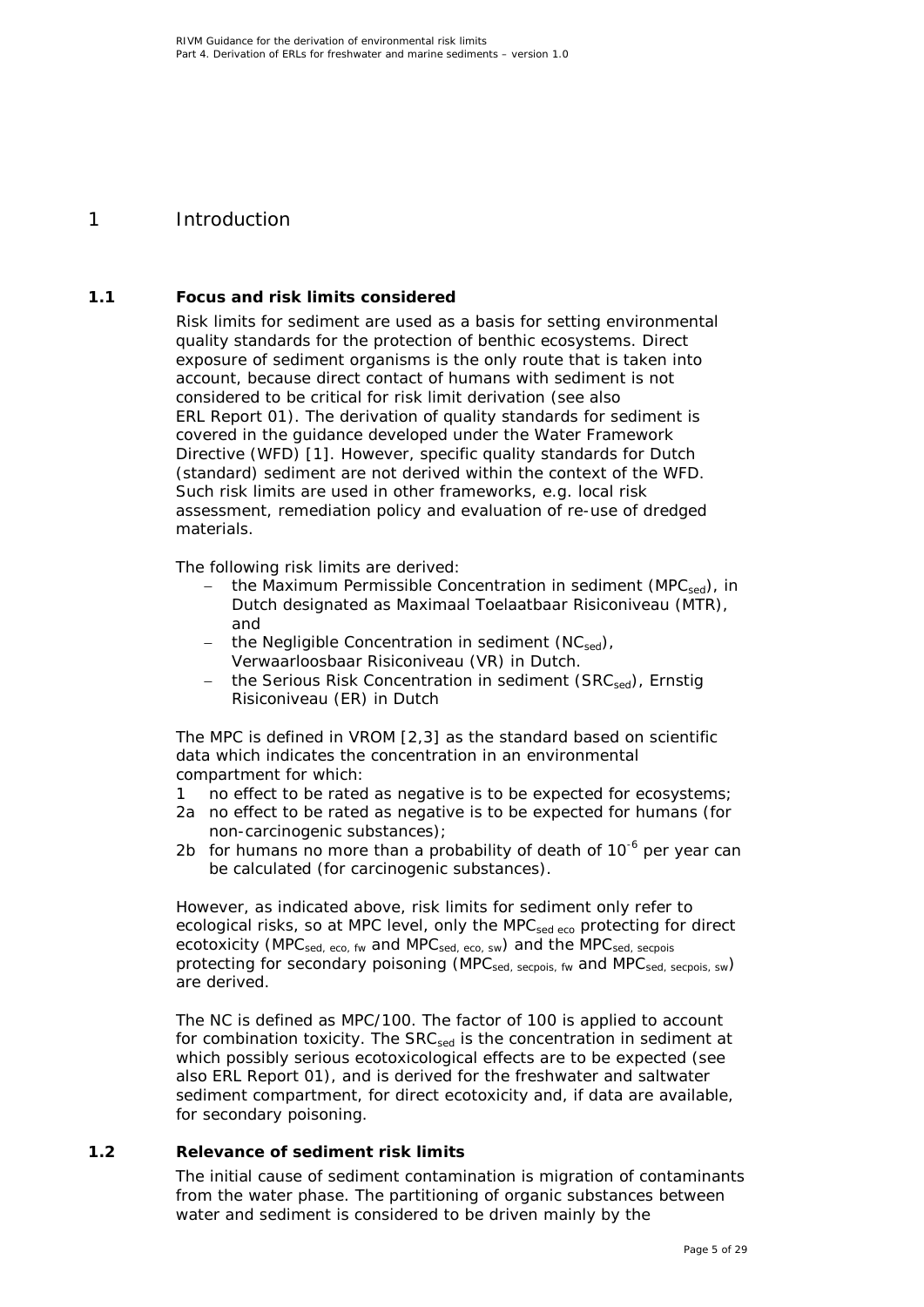compounds' affinity for organic matter and its hydrophobicity. According to the WFD-guidance, sediment quality standards will be derived when the substance of interest has a log  $K_{oc} \geq 3$ , or a log  $K_{ow} \geq 3$ , when there is other evidence of accumulation in sediments (e.g. sediment monitoring data), or when there is evidence of high toxicity to benthic organisms [\[1\]](#page-22-1). In the framework of Dutch standard setting, these properties will not be used as triggers in a sense that risk limits for sediment will automatically be derived when the triggers are breeched, but they may serve as screening tools to determine whether a request for sediment risk limits makes sense in combination with other information (monitoring, effect data) that may be available.

## **1.3 Equilibrium partitioning and Dutch standard characteristics**

<span id="page-5-0"></span>For derivation of ecotoxicological risk limits, preference is given to experimental ecotoxicity data on sediment organisms. However, if those data are absent or only available to a limited extent, risk limits for water may be used to derive risk limits for sediment by means of equilibrium partitioning (EqP). The way EqP is used within the framework of standard setting is outlined in ERL Report 09.

The methodology for derivation of ERLs for sediment in this report, makes use of the characteristics for Dutch standard sediment as they have been used in the past for ERL derivations at the Dutch national level. These characteristics are the percentage of organic matter or organic carbon. The principle of EqP is also used to convert all sediment ecotoxicity data to Dutch standard sediment, by normalisation to organic carbon content, if appropriate. Exceptions are e.g. metals or compounds that show irreversible sorption. The final ERLs should be expressed on the basis of Dutch characteristics.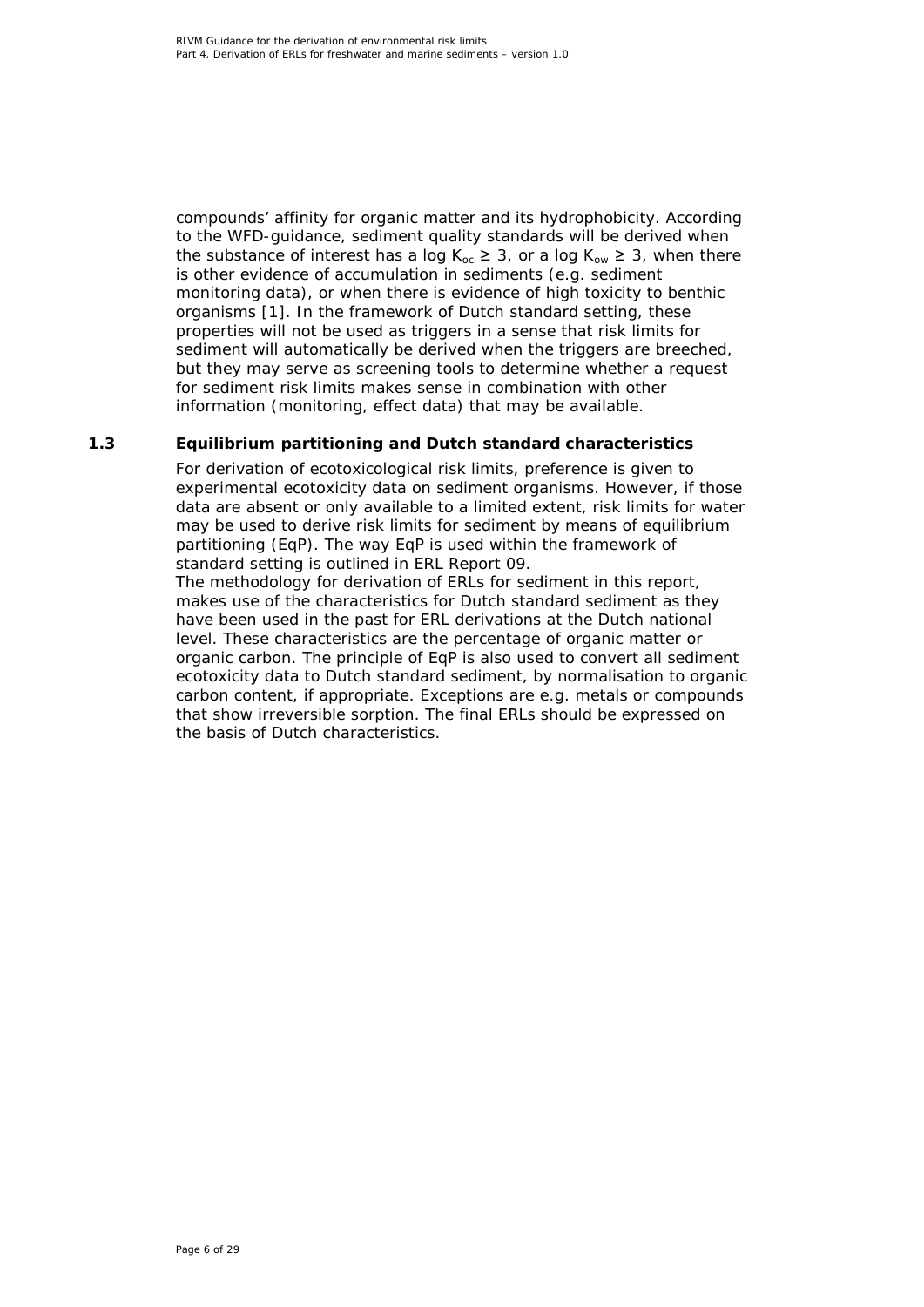<span id="page-6-0"></span>2 Collection, evaluation and selection of sediment ecotoxicity data

## **2.1 Data collection and evaluation of sediment laboratory toxicity data**

<span id="page-6-1"></span>Please read the section on general information on data evaluation and data selection for ecotoxicity data in ERL Report 02 (chapter 5). International guidelines exist for performing ecotoxicity studies for a number of species. The most frequently used guidelines are summarised in Appendix 1.

<span id="page-6-2"></span>*2.1.1 Data tables for sediment laboratory ecotoxicity studies* The ecotoxicity data are summarised in data tables. The following sections (2.2.2.1 to 2.2.2.18) discuss the parameters that are reported in the sediment toxicity data tables, examples of which are presented in Table 1 and 2. The aim is to fill the table as complete as possible. The parameters are treated in the same order as they appear in the default toxicity data table.

> Separate tables are prepared for freshwater and marine species. Marine species are defined as species living and tested in sediment systems with salt or brackish water. The division between freshwater, brackish water and seawater on basis of salinity is given in ERL Report 03, section 2.1.1. The division in these categories is rather arbitrary and depends on the source used. For the division between freshwater and brackish or saltwater tests, the value of 0.5‰ is defined in the Water Framework Directive [\[4\]](#page-22-4).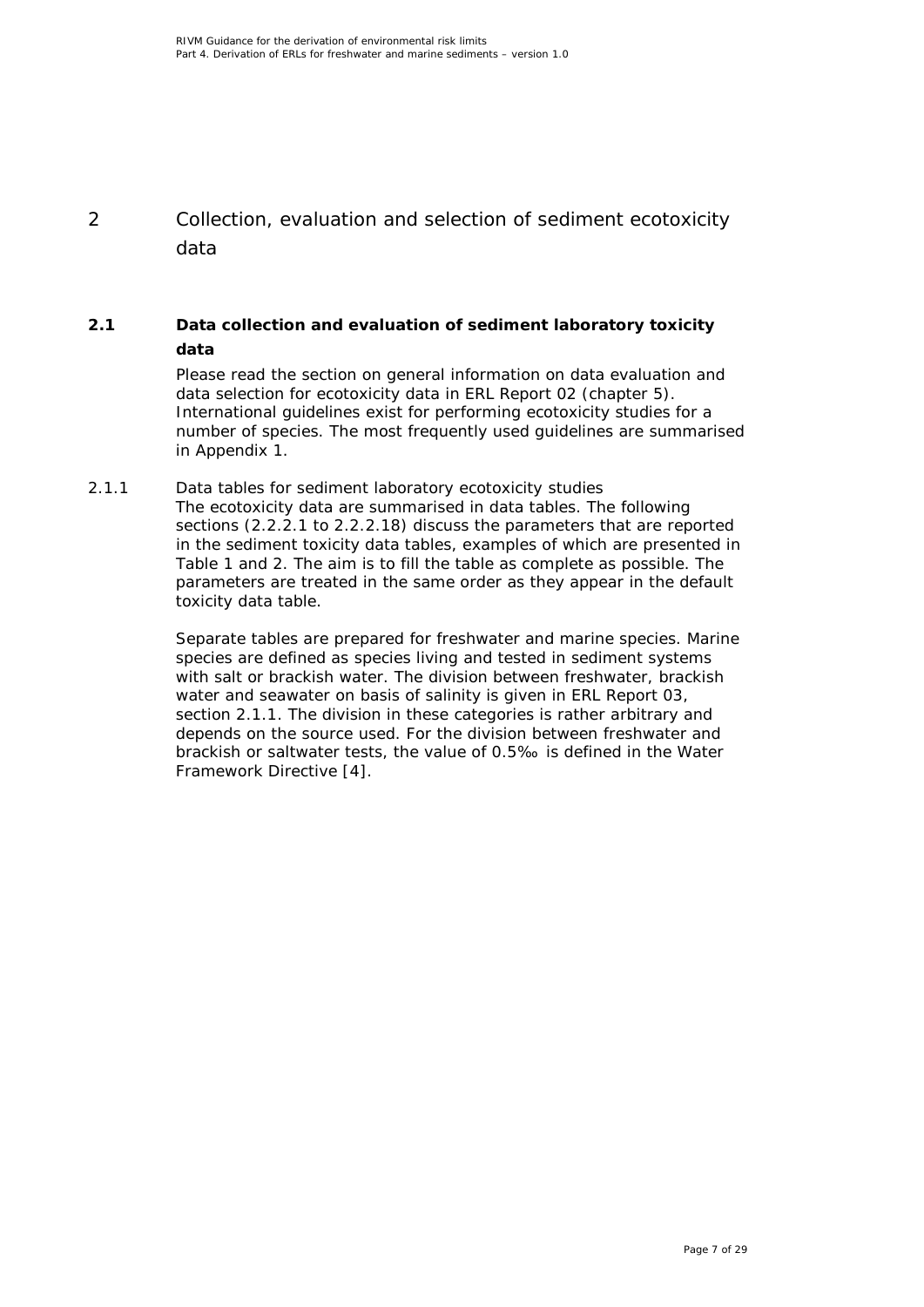#### *Table 1 Example of a chronic ecotoxicity data table for benthic organisms.*

| Legend to column headings |                                                                                                                                     |
|---------------------------|-------------------------------------------------------------------------------------------------------------------------------------|
| Species properties        | ad =adult                                                                                                                           |
| Sediment type             | origin and sediment type according to US soil classification; art. = artificial                                                     |
|                           | test sediment analysed for test substance Y(es)/N(o)                                                                                |
| Purity                    | refers to purity of active substance or content of active substance in formulation; $aq =$ analytical grade; $tq =$ technical grade |
| pH, OM, clay              | pH, organic matter and clay content, latter expressed as % on a dry weight basis                                                    |
|                           | Temperature                                                                                                                         |
| Value standard            | result of test normalised to Dutch standard sediment (10% OM and 25% clay), see ERL rapport 09                                      |
| sediment                  |                                                                                                                                     |
| Ri                        | reliability index according to [5]. Valid studies (Ri 2 or higher) are considered for EQS-derivation.                               |

| <b>Species</b>         | Species<br>properties | Sediment<br> type / location                | ΙA.           | Test<br>compound | Purity pH |                    | <b>OM</b>    | clay                                                                |            | Exp.<br> time |             | Criterion Endpoint | Value<br>test<br>sed. | <b>Value</b><br><b>Istandard</b><br>Ised.                             | l Ri | <b>Note</b>   | Ref. |
|------------------------|-----------------------|---------------------------------------------|---------------|------------------|-----------|--------------------|--------------|---------------------------------------------------------------------|------------|---------------|-------------|--------------------|-----------------------|-----------------------------------------------------------------------|------|---------------|------|
|                        |                       |                                             |               |                  | [%]       |                    | $[\%]$       | $\begin{bmatrix} 8 \end{bmatrix}$ $\begin{bmatrix} 0 \end{bmatrix}$ |            |               |             |                    |                       | $\left[\frac{mg}{kg_{dwt}}\right]$ $\left[\frac{mg}{kg_{dwt}}\right]$ |      |               |      |
| Annelida               |                       |                                             |               |                  |           |                    |              |                                                                     |            |               |             |                    |                       |                                                                       |      |               |      |
| Lumbriculus variegatus | ad                    | natural sediment,<br>Drontermeer, NL        | $\mathcal{L}$ | active           | 98%       | 6.2                | $12 - 14$ 16 |                                                                     | $20 \pm 1$ | 28            | <b>EC50</b> | reproduction 83    |                       | 64                                                                    |      | $1, 2, 3$ [a] |      |
| Lumbriculus variegatus | ad                    | natural sediment.<br>Drontermeer, NL        |               | active           | 98%       | 6.2                | $12 - 14$ 16 |                                                                     | $20 \pm 1$ | 28            | <b>EC10</b> | reproduction 33    |                       | 26                                                                    |      | , 2, 3        | [a]  |
| Insecta                |                       |                                             |               |                  |           |                    |              |                                                                     |            |               |             |                    |                       |                                                                       |      |               |      |
| Chironomus riparius    | $1st$ instar, $<$ 24  | sediment                                    | $\lambda$     | active           | 99.5      | 8.4                | 9.41         |                                                                     | 20         | 28            | LC10        | mortality          | 74                    | 79                                                                    |      | 14            | [t]  |
| Chironomus riparius    | 2d                    | artificial sediment<br>with alpha-cellulose | $\mathbf{v}$  | active           |           | $7.9 \pm 0.2$ 4.75 |              | $-30$                                                               | $23\pm2$   | 10            | <b>EC10</b> | mortality          | 179                   | 377                                                                   |      | 15            | [c]  |

Notes

1 Solvent is methanol (<0.4 mg/L); lowest oxygen conc. in test 4.9 mg/L.

2 Constant illumination: UV-A+B and visible light, spectrum 91% equal to natural sunlight; UV-A and UV-B intensities are 108 and 6.7 μW/cm<sup>2</sup>; total intensity approximately equal to 0.5 and 1 m depth in an eutrophic lake; 24 h pre-exposure to anthracene in dark; oxygen concentration 6.9 mg/L.

3 Concentration based on actual concentrations; strong decrease in test concentration: 32% recovered after 96 h; initial concentration is 103% of nominal concentration; time weighted average concentration calculated.

4 Photoperiod 16:8 h light:dark with an intensity of 75-80 μE/m<sup>2</sup> s produced by "cool white fluorescent" light; renewal on days 7 and 11; test performed in screw-capped erlenmeyers with about 1/5 headspace.

5 Light regime: 16 h light and 8 h dark, at 1086 lux; results expressed as 57% of the water soluble fraction, solubility in test water is 34000 μg/L.

.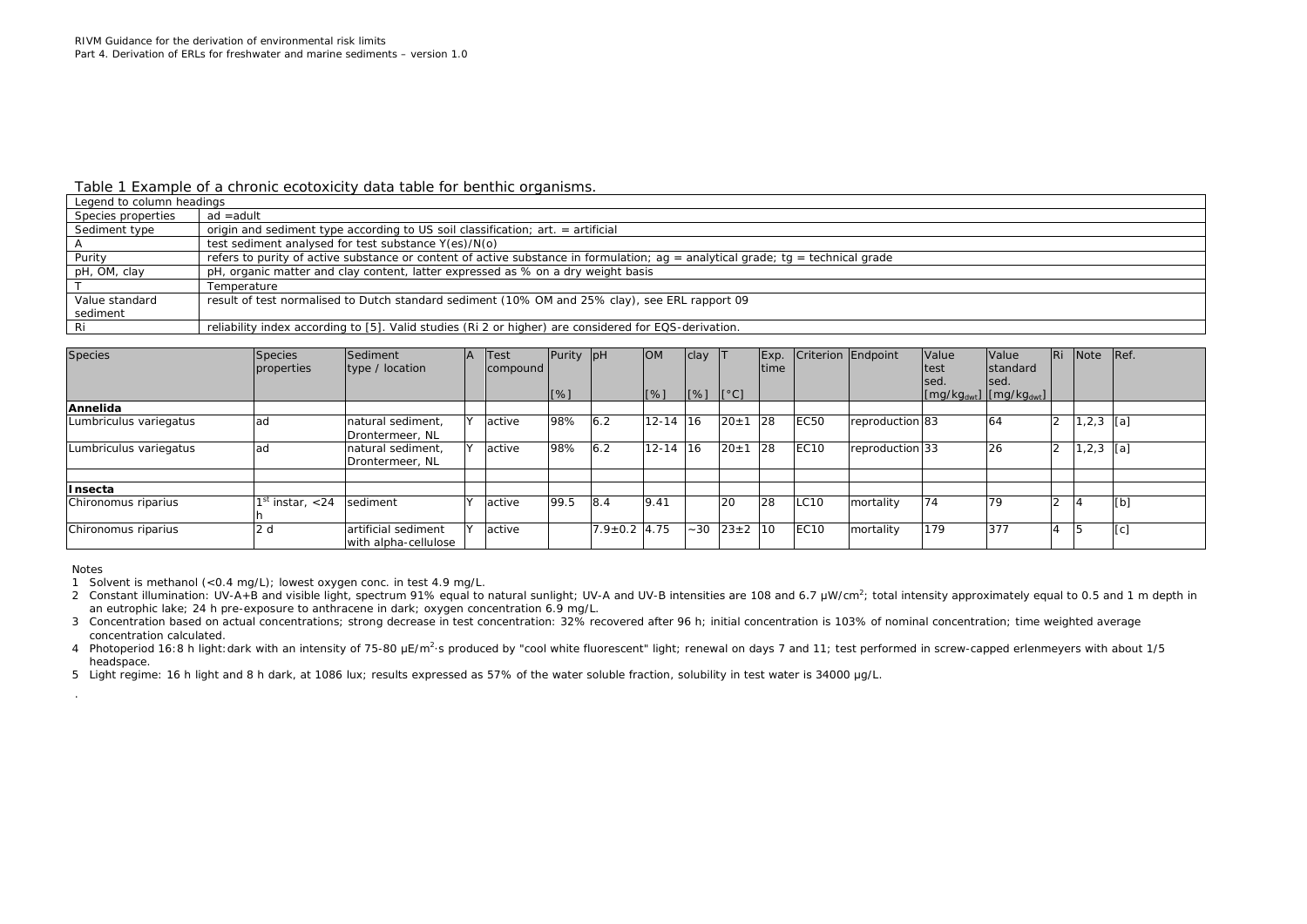#### 2.1.1.1 Species

All available toxicity data for a given compound are ordered by test organism. Species are grouped in taxonomic groups. A comprehensive list of taxonomic groups is shown in ERL Report 10. Latin names are used for both taxa and species names. Species names within a taxon are listed in alphabetical order.

Species are listed as follows: **Annelida** *Tubifex tubifex Lumbricus variegatus*

#### **Crustacea**

*Corophium volutator Gammarus pulex Hyalella azteca*

#### **Insecta**

*Chironomus riparius* etc.

#### 2.1.1.2 Species properties

The most relevant properties of the test organism are mentioned in this column; e.g. age, size, weight, life stage or larval stage. Toxicity data for organisms with different age, size, life stage etc., are presented as individual entries (i.e. one entry in each row) in the data table.

#### 2.1.1.3 Sediment type

In this column, list the sediment type: e.g. fine sandy, organic rich, muddy, etc. Artificial OECD sediment is designated with "OECD art." If percentages of sand, silt and clay are given, the sediment type can be derived using the soil texture triangle of the American Soil Classification System, see Appendix 2. Report sediment type as e.g.: sandy, clay, silt loam. The following websites can be used to check the United States Department of Agriculture (USDA) soil type when the particle size distribution is given:

[https://www.nrcs.usda.gov/wps/portal/nrcs/detail/soils/survey/?cid=nrc](https://www.nrcs.usda.gov/wps/portal/nrcs/detail/soils/survey/?cid=nrcs142p2_054167) [s142p2\\_054167](https://www.nrcs.usda.gov/wps/portal/nrcs/detail/soils/survey/?cid=nrcs142p2_054167)

The following particle size limits apply to the USDA system. Percentage sand: >50 µm, percentage silt: 2-50 µm, percentage clay: <2 µm.

#### 2.1.1.4 Analysed

This column reports whether the test compound is analysed during the experiment. Y (Yes) is entered in this column, when the compound has been analysed. When no analysis for the test compound is performed, N (No) is entered in this column.

In some cases the test compound is analysed, but the test results (L(E)C50, EC10, NOEC) are not calculated from the actual concentrations. If the test result is based on nominal concentrations, this is mentioned in a footnote to this study: 'Test result based on nominal concentrations'. When this is valid because measured concentrations are close to initial concentrations (drop in concentration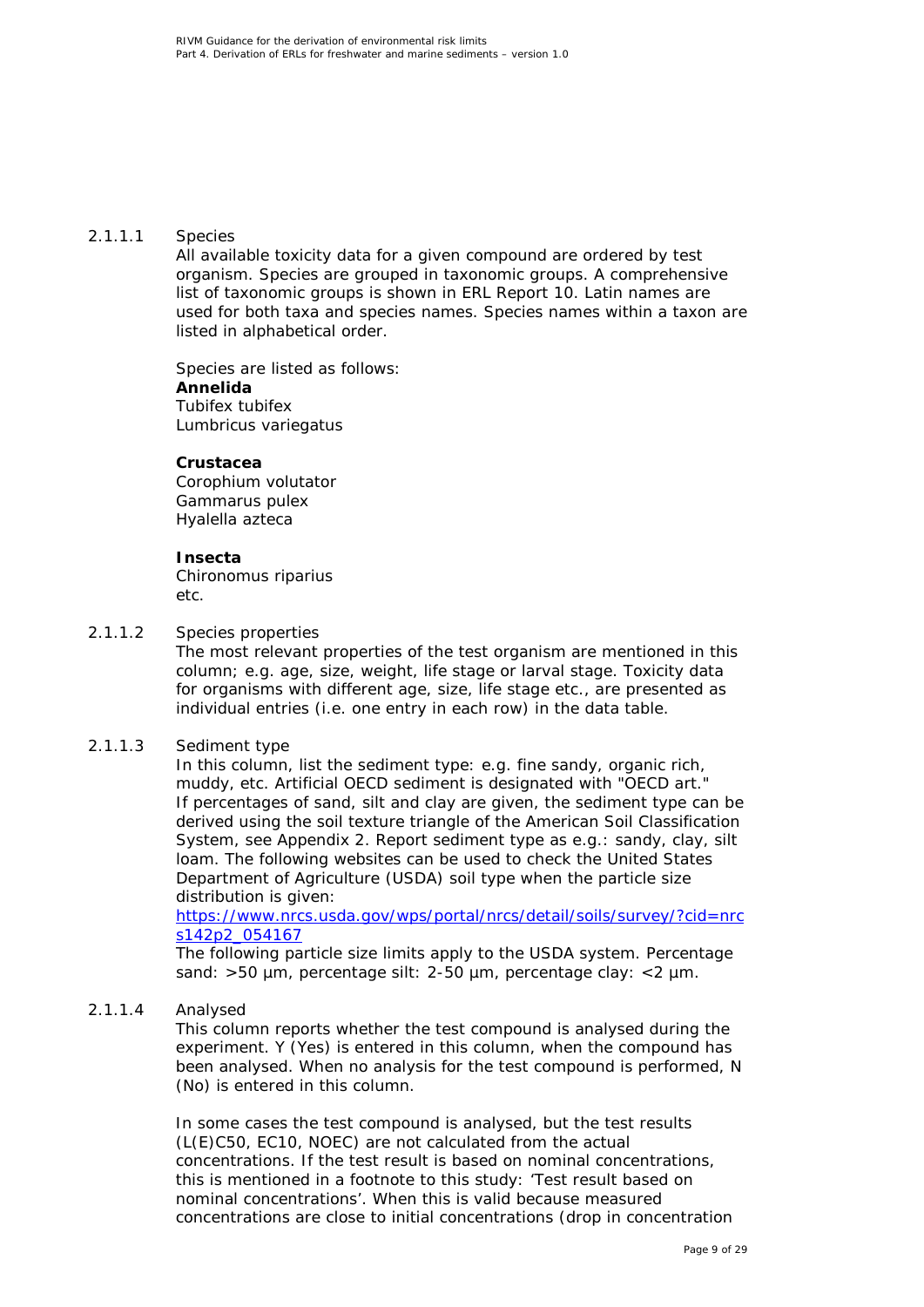< 20% over exposure period), 'Test result based on nominal concentrations, measured concentrations were > 80% of nominal' is noted.

If the test compound is analysed but not used for the test results and there is considerable change in the concentration during the test (> 20% loss of test compound), the test result is recalculated using actual concentrations. In such case, in a footnote to this study should be mentioned that tests results were recalculated to actual concentrations.

#### 2.1.1.5 Test compound

This column can be deleted when the compound under consideration has only one structural molecular configuration. If the tested compound is a metal, the tested metal salt should be reported here.

If the tested compound is a stereoisomer<sup>[1](#page-9-0)</sup>, consists of a mixture of isomers, etc., the name of the tested molecule(s) should be reported here. For some stereoisomers it might be preferred to derive individual risk limits. The stereoisomers dieldrin and endrin are an example of such a case.

If the tested compound is a structural isomer, the individual compounds, in general, have different physicochemical and toxicological properties and are, in principle, regarded as different compounds. Examples are ethanol and dimethyl ether or anthracene and phenanthrene. In these cases, each individual isomer will generally be the subject of an ERL derivation. As a rule of thumb, isomers can be regarded as individual compounds when they have different CAS registry numbers. However, for more complex molecules<sup>[2](#page-9-1)</sup> consultation with an expert or the client (e.g. the Ministry of IenM) might be needed.

The use of a formulated product (e.g. biocides, pesticides) should be reported here.

#### 2.1.1.6 Purity

#### Unit: %

The purity of the test compound expressed as percentage is reported in this column. Alternatively, the following abbreviations may be entered for the designation of chemical purity.

- ag analytical grade
- lg laboratory grade
- pa pro analyse
- rg reagent grade
- tg technical grade

Here, the first four have a relatively high purity, while technical grade is in general somewhat less pure. When the purity of the test compound is

<span id="page-9-0"></span> <sup>1</sup> Stereoisomers: geometric isomers (*cis*- and *trans*-isomers or E- and Z-isomers), optical isomers (+ and – isomers or R- and S-isomers) and conformational isomers (e.g. chair and boat structures in cyclohexane ring structures)<br><sup>2</sup> Isomers might be distinguished by CAS nrs., but still be treated (generally) as 'one compound', e.g.

<span id="page-9-1"></span><sup>&#</sup>x27;nonylphenol'. The nonyl chain can have many conformations and different CAS nrs. exist. However, the generic name 'nonylphenol' is mostly used for all para-nonylphenol isomers.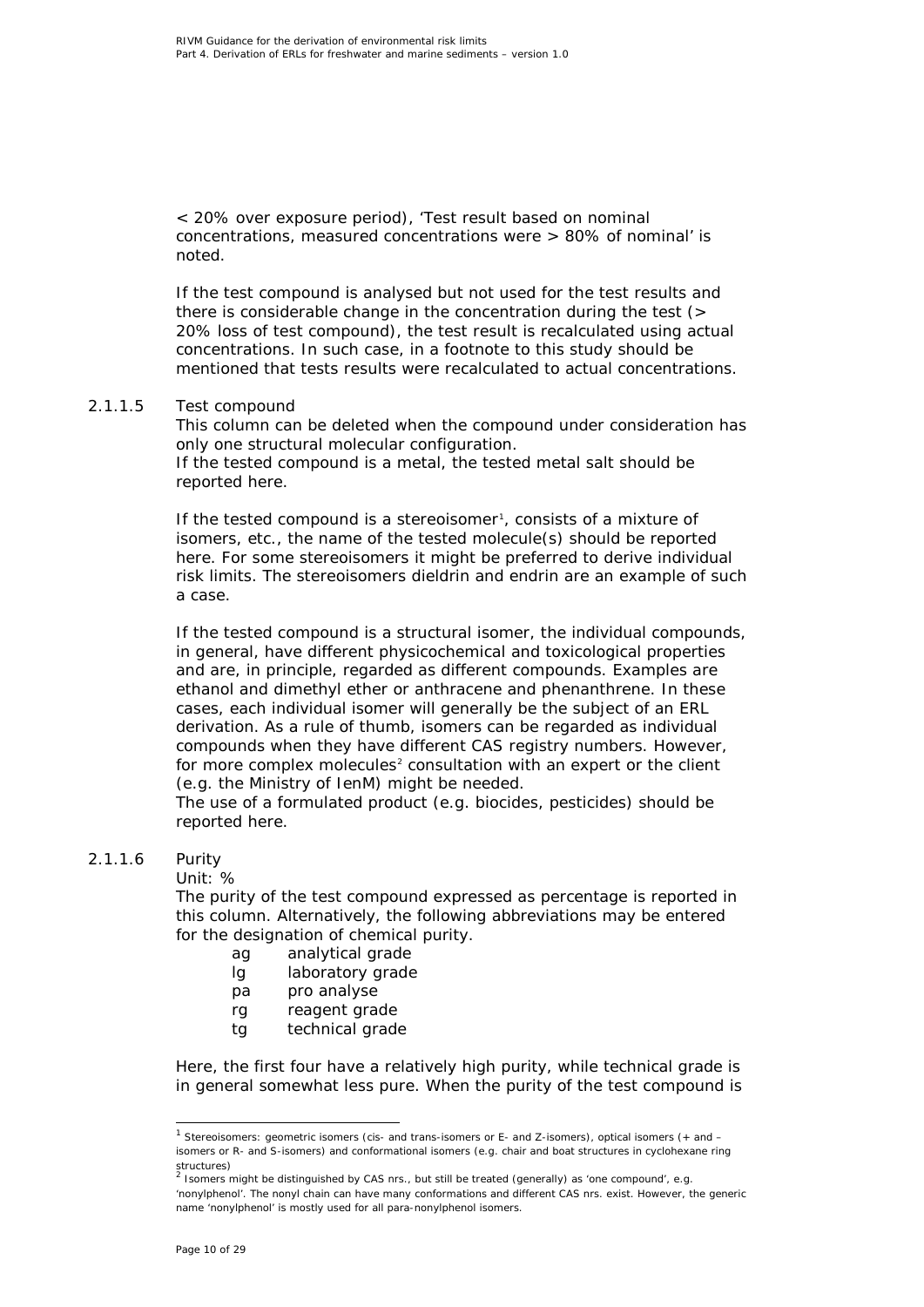expressed only by an abbreviation, this abbreviation is reported. However, a purity expressed as percentage is preferred.

## 2.1.1.7 pH

Report the pH or the range of pH values, of the test sediment in this column. In sediment pH determinations the use of 0.01 M CaCl<sub>2</sub> or KCl solutions is common. If the method of pH determination is reported, this should be added in a note to the table. pH values determined in pure water (report as  $pH H_2O$ ) can not be compared directly to values determined with e.g.  $0.01$  M CaCl<sub>2</sub>.

For compounds for which toxicity is pH dependent, consider adding an extra column in order to separate pH  $H_2O$  from pH 0.01 M CaCl<sub>2</sub>.

2.1.1.8 Organic matter (o.m.)

Unit: %

In this column the weight percentage of organic matter in the sediment is reported. When in a study the percentage organic carbon is given, recalculation to percentage organic matter o.m. is necessary according to Eq. 1:

% o.m. =  $1.7 \times$  % o.c. (1)

This is the general conversion between organic matter and organic carbon used throughout the whole process of deriving risk limits. The value of 1.7 is derived from guidance in the REACH framework: standard soil solids in REACH/EUSES have a weight fraction of 0.02 kg<sub>organic carbon</sub>/kg<sub>solid</sub> (Foc<sub>soil</sub>) and 0.034 kg<sub>organic matter</sub>/kg<sub>solid</sub> (Fom<sub>soil</sub>; REACH R16, Table R.16-9 [\[6\]](#page-22-6)).

#### 2.1.1.9 Clay

Unit: %

In this column the weight percentage of clay in sediment is reported. The % clay (lutum) is used to convert test results for metals to standard sediment. Further, this gives valuable information on the type of sediment used.

## 2.1.1.10 Temperature

Unit: °C

In this column the temperature at which the test is performed should be reported, preferably a measured temperature. If a temperature range is given, the range is reported.

#### 2.1.1.11 Exposure time

The duration of exposure to the toxicant in the toxicity experiment is expressed in this column. The abbreviations listed below in Table 2 can be used. A rule of thumb is to stick to the most common expression of test duration in case of standardised tests (e.g. OECD or ISO tests) where this is possible.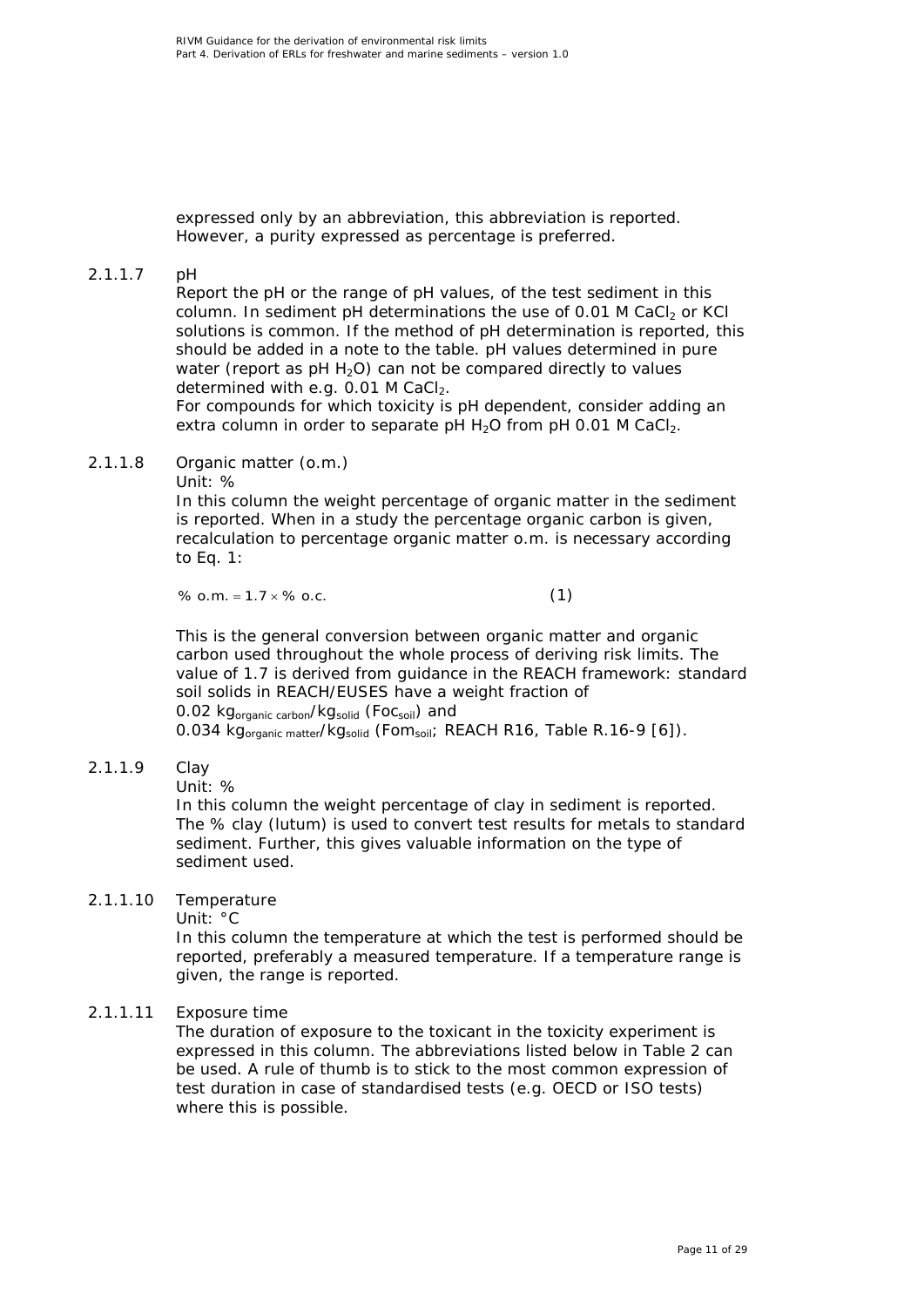| Test duration in | Abbreviation | <b>Duration</b> |
|------------------|--------------|-----------------|
| Minutes          | Min          | 0-60 minutes    |
| Hours            | H            | 1-120 hours     |
| Days             |              | $5-56$ days     |
| Weeks            | W            | 1-4 weeks       |
| Months           | Mo           | 1-12 months     |
| Years            |              | 1 vears         |

*Table 2 Abbreviations and applied ranges for exposure times.*

#### 2.1.1.12 Criterion

Follow the extensive information on criteria given in ERL Report 02, section 5.2.

2.1.1.13 Test endpoint See ERL Report 02, section 5.2.

#### 2.1.1.14 Result test sediment

Unit:  $mg/kg_{dw}$ ,  $\mu g/kg_{dw}$ 

This column shows the result as obtained in the experiment, expressed in weight units per kg dry weight of the test sediment (i.e. not recalculated to standard sediment). The mass unit in which the amount of substance is expressed (mg, µg, etc.) is optional. For reasons of comparison and to avoid errors, the same unit is used throughout all terrestrial data tables.

In general, values are expressed in two or three digits. At most, four significant digits are reported. However, further calculation with these data may be necessary: averaging, dividing the values by an assessment factor, use of the results in SSDs, etc. Further calculation is always performed with the original (not rounded) values.

Toxicity data of metal compounds are always expressed in quantities of the element, not as the salt. For example, a test performed with  $CoSO<sub>4</sub>$ .7H<sub>2</sub>O is expressed as  $Co<sup>2+</sup>$ . Test results are recalculated if necessary. A similar approach is followed for all charged substances with a non-toxic counter ion.

#### 2.1.1.15 Result standard sediment

Unit: mg/kg<sub>dw</sub>, µg/kg<sub>dw</sub>

This column shows the result recalculated into weight units per kg of standard sediment (dry weight). The mass unit in which the amount of substance is expressed (mg, ug, etc.) is optional. For reasons of comparison and to avoid errors, the same unit is used throughout all terrestrial toxicity data tables.

The bioavailability of compounds in sediment is influenced by properties like organic matter content, clay content, pH, moisture content etc. This hampers direct comparison of toxicity results obtained for the same substance in different sediments. In order to make results from toxicity tests conducted in different sediments more comparable, results should be normalised using relationships that describe the bioavailability of the compound in sediment. Results are converted to Dutch standard sediment, which is defined as having an organic matter content of 10%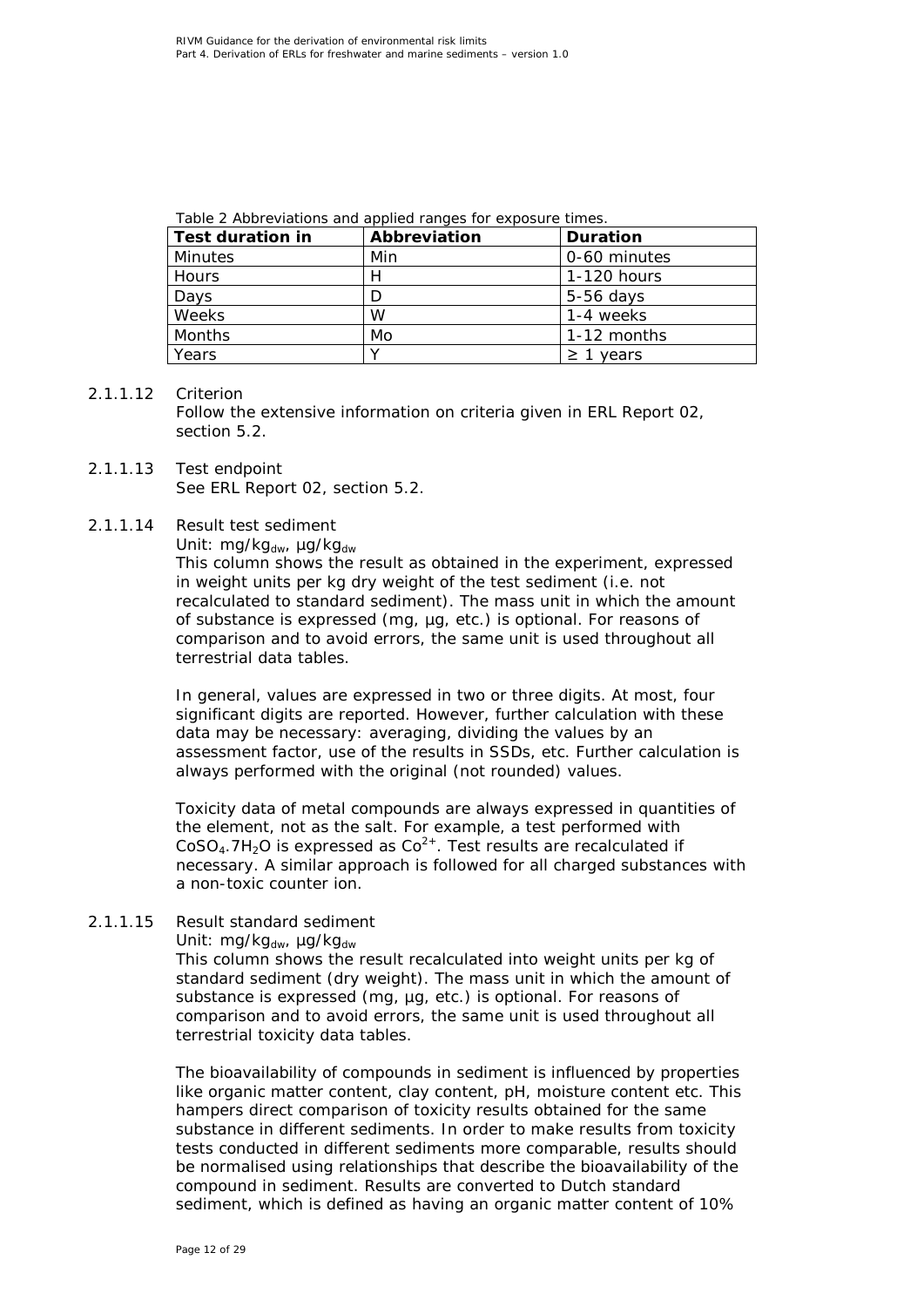(w/w, or 5.88% organic carbon) and a lutum (clay) content of 25%. See also section 2.1.1.8. It should be noted that the lutum content was used historically for normalisation of metal concentrations, but this is no longer current practice (see below).

#### Organic compounds

For non-ionic organic compounds, it is assumed that bioavailability is determined by organic matter content only. In WFD and REACH guidance (R16), it is advised to recalculate data from toxicity experiments to the standard sediment with REACH characteristics. Within the Dutch national framework, this recalculation of results from individual tests (LC50s, EC50s, EC10s, NOECs, etc.) to Dutch standard sediment is performed according to Eq. 2, with the organic matter content of Dutch standard sediment (see ERL Report 09). E.g. for an EC10:

| $EC10 Dutch$ standard sediment = $EC10experimental$ sediment $\times$ | $\zeta$ , $\zeta$ om, Dutch standard sediment<br>$f_{\rm\,om.}$ experimental sediment. |  |
|-----------------------------------------------------------------------|----------------------------------------------------------------------------------------|--|
|                                                                       |                                                                                        |  |

Note that the REACH guidance R10 [\[7\]](#page-22-7) states the following with respect to normalisation to standard soil:

'It should be noted that this recommended normalisation is only appropriate when it can be assumed that the binding behaviour of a non-ionic organic substance in question is predominantly driven by its log *K*ow, and that organisms are exposed predominantly via pore water.' This also applies to normalisation to standard sediment. However, no guidance is given for those compounds to which the above statement does not apply, e.g. ionisable organic compounds.

#### Metals

Apart from mode of action, toxicity of metals to sediment dwellers is determined for a large part by bioavailability. However, a general method for bioavailability correction for metals cannot be given. It is proposed, in general, not to normalise toxicity data for metals for the reasons mentioned in Van Vlaardingen and Verbruggen [\[8\]](#page-22-8), if no improved bioavailability corrections are available in comparison with the older system of 'reference lines'. For ERL derivation, all reliable toxicity results with metals for benthic organisms are grouped in the appropriate data table without normalisation.

However, if a reliable bioavailability relationship is available for a given metal, this method may be applied, but justification of its application needs to be investigated on a case by case basis.

#### 2.1.1.16 Reliability

This column contains a number (1, 2, 3 or 4), indicating the quality of the study summarised according to ERL Report 02, section 2.2.

#### 2.1.1.17 Notes

This column contains references to footnotes that are listed below the toxicity data tables. Numbers are used to refer to footnotes.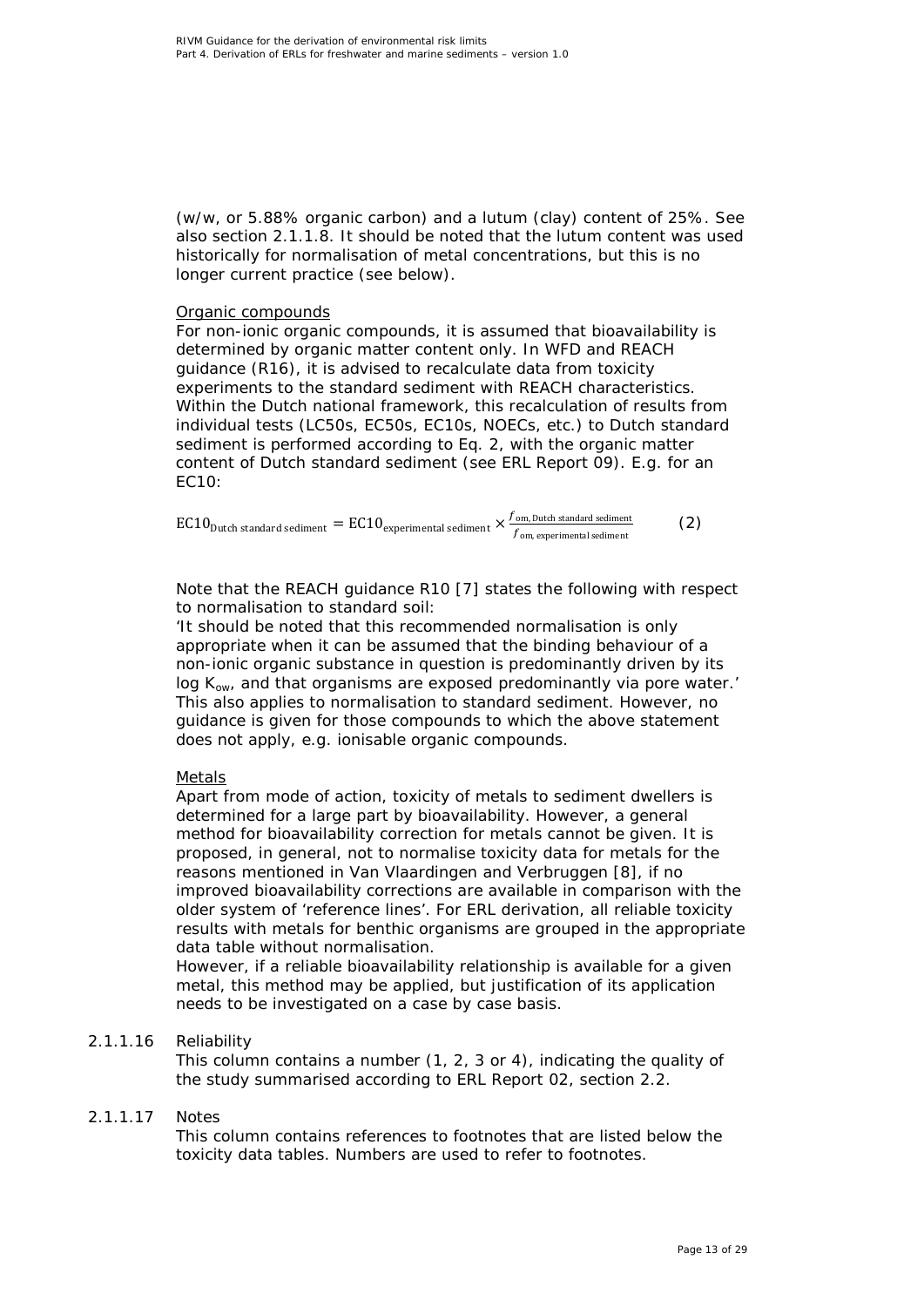#### 2.1.1.18 Reference

The reference to the study from which data are tabulated. All cited references are listed in a reference list. If references are generated using bibliographic software (e.g. Endnote, Procite), it is most convenient to list all references, i.e. those used in the report text as well as those in all data tables, into one single reference list.

#### **2.2 Selection and aggregation of sediment laboratory toxicity data**

<span id="page-13-0"></span>Where multiple data are available for the same species/endpoint that are obtained under comparable test conditions, individual toxicity data may be aggregated using the same principles as those in Chapter R.10 of the REACH Guidance [\[7\]](#page-22-7). This aspect is discussed in general terms in ERL Report 02, Chapter 5.3 and is supplemented here with specific guidance for sediment data. This process is performed separately with toxicity data for freshwater species and marine species (see also 2.3).

For non-standard test species, preference is given to endpoints that are applicable to related standard benthic test species, such as emergence, growth, survival or biomass. If for a species only alternative endpoints are available, these may be used, although this has to be judged on a case-by-case basis.

If endpoints are available for different durations, preference is given to the endpoints from tests that followed the minimum test duration as specified in the guideline, e.g. at least 20-28 days for *C. riparius*.

If there is a clear relationship between test results and abiotic conditions, results are selected that refer to conditions relevant for Dutch surface waters. Any deselection of data should be motivated.

The aggregated data should be presented in a new table, according to the format shown below. It should be indicated whether the presented data were normalised to organic matter content or not. The selected acute and chronic values are presented separately for each species, and a footnote is added to explain how the value is derived from the summary data tables.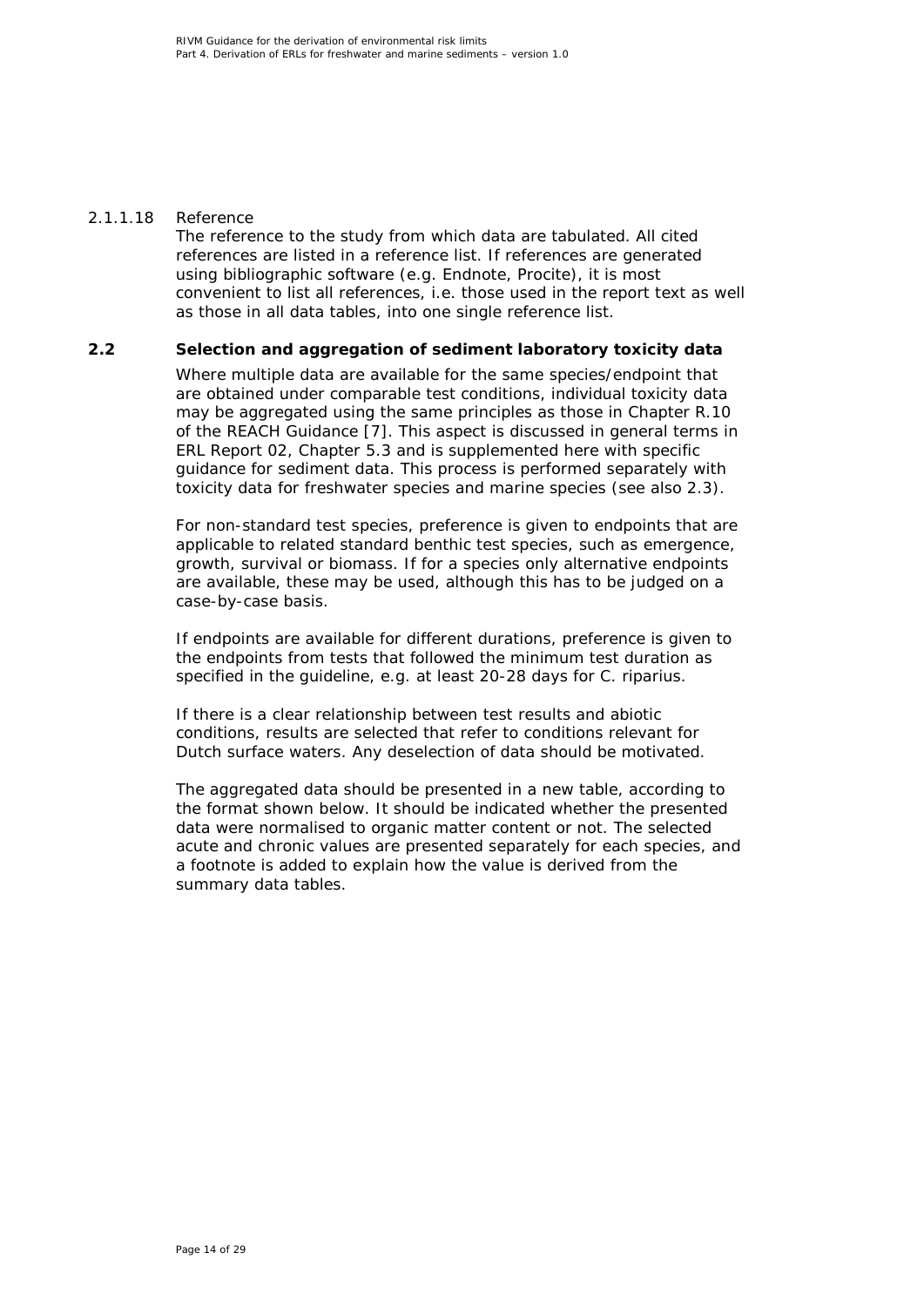| Taxon     | <b>Species</b>       | NOEC/EC10<br>[mg/kg <sub>standard sediment</sub> ] |
|-----------|----------------------|----------------------------------------------------|
| Annelida  | Limnodrilus          | 168 <sup>a</sup>                                   |
|           | hoffmeisteri         |                                                    |
| Annelida  | Lumbriculus          | 26                                                 |
|           | variegatus           |                                                    |
| Crustacea | Hyalella azteca      | 167 <sup>b</sup>                                   |
| Crustacea | Rhepoxynius abronius | $122^c$                                            |
| Crustacea | Schizopera knabeni   | 7.8 <sup>d</sup>                                   |
| Insecta   | Chironomus riparius  | 91 <sup>e</sup>                                    |

*Table 3 Example of an aggregated data table with selected chronic ecotoxicity data for benthic organisms.*

a: Most sensitive parameter (sediment egestion).

b: Geometric mean of 339, 113, and 122 mg  $kg_{dw}^{-1}$ , standard sediment, recalculated to standard sediment with 10% organic matter, for the most sensitive parameter (length).

c: Geometric mean of 125 and 120 mg  $kg_{dw}^{-1}$ , standard sediment, recalculated to standard sediment with 10% organic matter.

d: Most sensitive parameter (reproduction).

e: Geometric mean of 84, 114, and 79 mg  $kg_{dw}^{-1}$ , standard sediment, recalculated to standard sediment with 10% organic matter for the parameter emergence/mortality in a 28-d study.

#### **2.3 Combining freshwater and marine data sets for ERL derivation**

<span id="page-14-0"></span>After compiling the aggregated data table, it should be investigated whether toxicity data for freshwater and for marine species may be combined into one (aggregated) data table. The same procedure as for aquatic ecotoxicity tests is used for sediment. This means that marine and freshwater sediment toxicity data may be pooled unless it can be documented that differences in toxicity exists between freshwater and saltwater sediment [\[1\]](#page-22-1).

If fresh- and saltwater data are pooled, the standards for both freshwater and marine water are derived using the same, combined dataset, but with different assessment factor schemes for the AF- and SSD-approach. By default, an additional assessment factor of 10 is applied for the marine assessment as compared to freshwater assessment. This additional assessment factor can be decreased in a stepwise manner when toxicity data for specific marine species or taxa are available. An additional factor of 5 is used if the dataset contains one typically marine species. The WFD-guidance specifies how this should be interpreted. If two or more specifically marine species are present, the freshwater and marine assessment schemes are similar. Note that this does only apply to the AF- and SSD-approach, and not if mesocosm data are used (see 2.4.2). When the freshwater and marine data cannot be pooled for QS derivation, the separate aggregated data sets are used for QS-derivation.

- → Location in WFD quidance: Section 3.2.3, p. 35.
- → Location in WFD guidance: Section 3.3.2.1, p. 46.
- → Location in WFD quidance: Appendix 1, section A1.3.7.1, p. 151.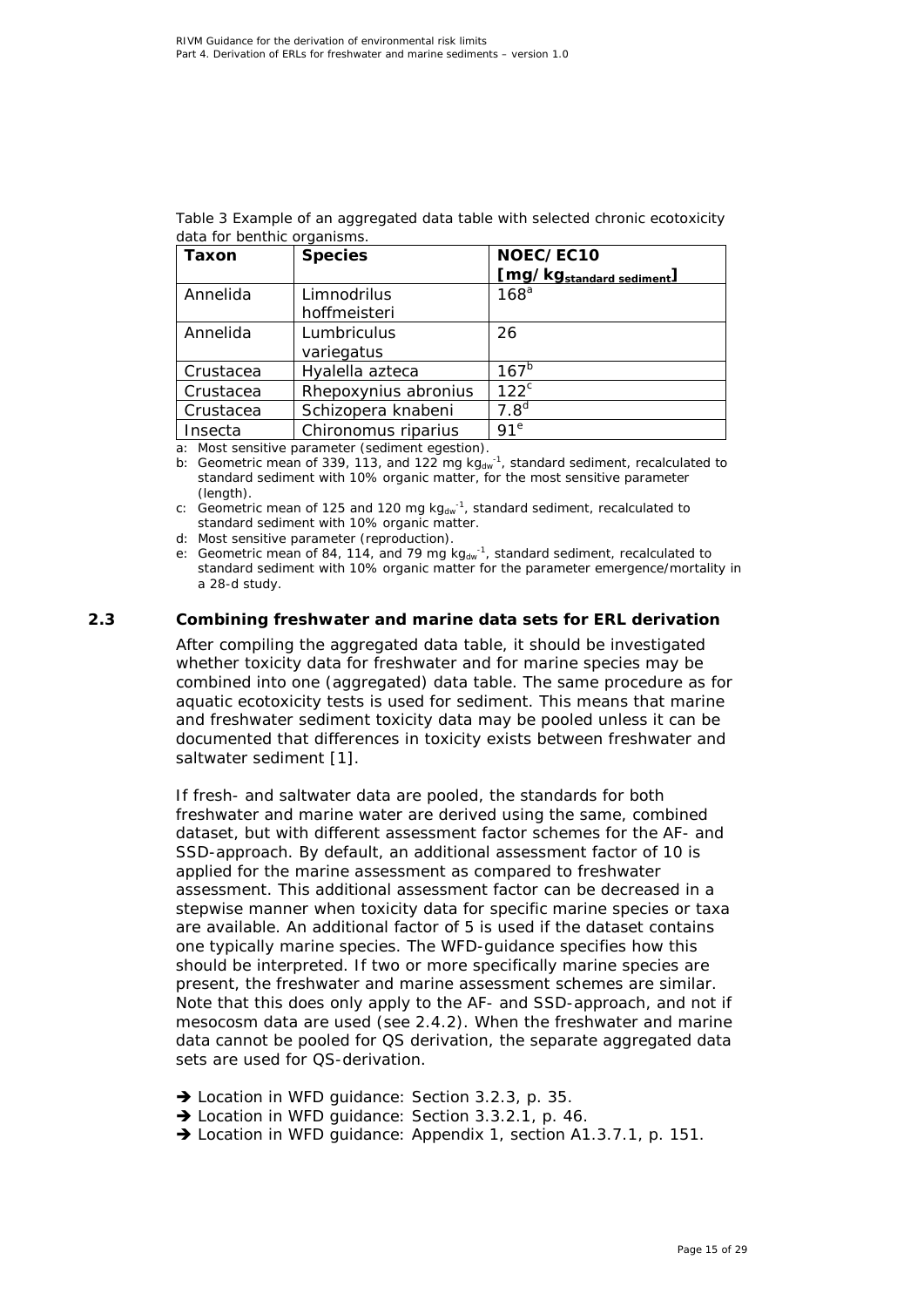#### **2.4 Use of micro- and mesocosm data**

#### *2.4.1 General information*

<span id="page-15-1"></span><span id="page-15-0"></span>The evaluation of aquatic micro- and mesocosms is discussed in ERL Report 03 section 2.6. These test systems usually include a sediment layer and associated organisms. Most studies include observations on aquatic insects and crustaceans that use the sediment layer as a food source and/or as a substrate for part of their life cycle, but in general focus on the water living life-stages. In case exposure via sediment is of particular interest, e.g. because partitioning into sediment is an issue for risk assessment, additional sediment inhabiting species may be included. Since exposure is almost always performed via the water phase, the use of these studies for sediment risk assessment depends on whether the exposure concentrations in sediment are adequately measured. In addition, these studies may provide information that the proposed EQS for water is also protective for sediment.

In the WFD-guidance, reference is made to the use of empirical approaches that link biological responses of benthos to chemical contamination in the field. They are based primarily on field data for which sediment chemistry is linked to biological effects data using statistical approaches. If such data exist, thresholds may be calculated referring to the field concentration at which biological effects are unlikely to occur or are associated with a significant biological impact. As for other compartments, a decision on the use of field data will always be made on a case-by-case basis and heavily relies on expert judgement. No further guidance is given here.

#### *2.4.2 Treatment of freshwater and saltwater data*

<span id="page-15-2"></span>Little information is present on the representativeness of freshwater mesocosm studies for marine risk assessments. Differences in physicochemical characteristics, water exchange rate and sensitive taxa may contribute to differences in ecological response. It is therefore advised not to use freshwater mesocosm studies as a basis for a marine risk assessment, and vice versa, unless there is scientific evidence that the ecotoxicological response in both types of systems is comparable.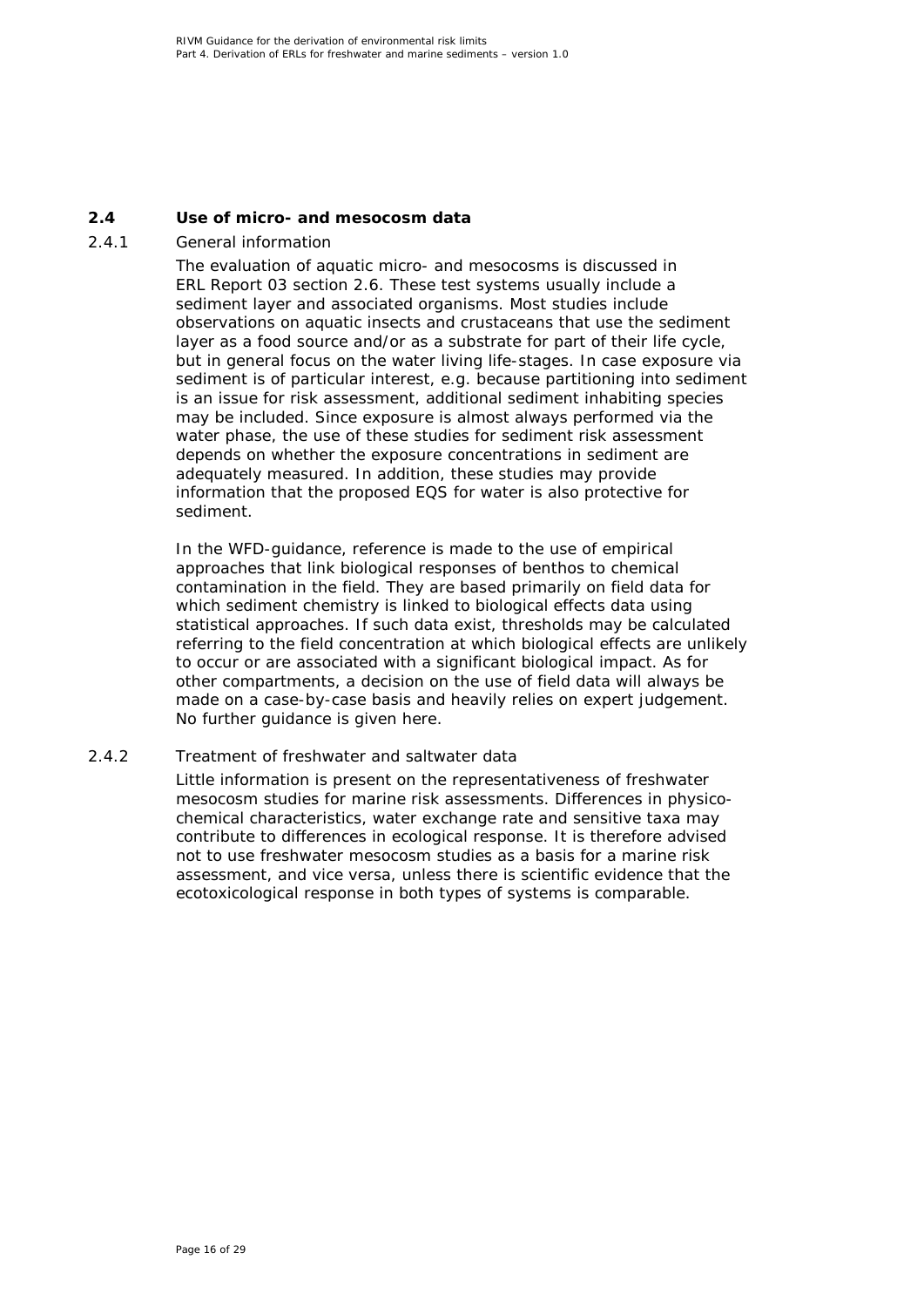# <span id="page-16-0"></span>3 Derivation of risk limits

## **3.1 Ecotoxicity data used for ERL sediment derivation**

<span id="page-16-1"></span>Starting point for the derivation of ERLs for sediment are the aggregated ecotoxicity data for sediment organisms, described in section 2.2 containing either pooled or not-pooled freshwater and marine toxicity data (section 2.3). Where applicable, toxicity data normalised to the Dutch standard organic carbon content (5.88% o.c.) are used and the ERL is expressed on the basis of Dutch standard sediment.

## **3.2 MPCsed – Maximum Permissible Concentration for sediment**

*3.2.1 MPCfw sed, eco – ecotoxicity for freshwater sediment organisms*

<span id="page-16-3"></span><span id="page-16-2"></span>→ The MPC<sub>sed, eco, fw</sub> is derived following WFD EQS guidance, section 5.2.1, page 94.

The assessment factor scheme for derivation of the MPC $_{\text{sed. eco. fw}}$  is presented below (Table 4). According to the WFD- and REACH guidance [\[1,](#page-22-1)[7\]](#page-22-7), if only one or more endpoints from short-term tests with sediment-dwelling organisms are available, an assessment factor of 1000 is applied to the lowest reliable value. The REACH-guidance states that it is not necessary to have three acute sediment tests to apply an assessment factor of 1000, this in contrast to the principle adopted for the aquatic compartment [\[7\]](#page-22-7). If only short-term tests are available, the  $MPC<sub>sed. ECO. fw</sub>$  should also be derived on the basis of the  $QS<sub>fw. eco</sub>$  using equilibrium partitioning. See ERL Report 03 for the derivation of  $OS_{fw, eco}$ . Information on the use of statistical extrapolation by means of species sensitivity distributions (SSDs) is not given in the REACH-guidance. The WFD-guidance notes that in principle, SSDs can be applied to sediment toxicity data in a similar way as for aquatic organisms. It is noted that in practice, the minimum data requirements for an SSD will rarely be met for sediment, even for well-studied compounds like e.g. copper [\[9\]](#page-22-9).

| $\ldots$ $\ldots$ $\ldots$ $\ldots$ $\ldots$<br>Available data                                          | <b>Assessment factor</b>                           |
|---------------------------------------------------------------------------------------------------------|----------------------------------------------------|
| Only short-term LC50-values                                                                             | $1000^a$                                           |
| At least one long-term NOEC/EC10-value                                                                  | 100                                                |
| Two long-term NOEC/EC10-values for species<br>representing different living and feeding<br>conditions   | 50                                                 |
| Three long-term NOEC/EC10-values for species<br>representing different living and feeding<br>conditions | 10                                                 |
| Species sensitivity distribution (SSD) method<br>$( \geq 10 \text{ NOEC/EC10-values} )$                 | $5 - 1$<br>(to be fully justified<br>case by case) |
| Field data or model ecosystems                                                                          | Reviewed on a case by<br>case basis                |

*Table 4 Assessment factors used to derive the MPCsed, eco, fw.*

a: if only short-term tests are available, the MPC $_{\text{sed. eco. fw}}$  is also derived from the QS<sub>fw, eco</sub> using EqP.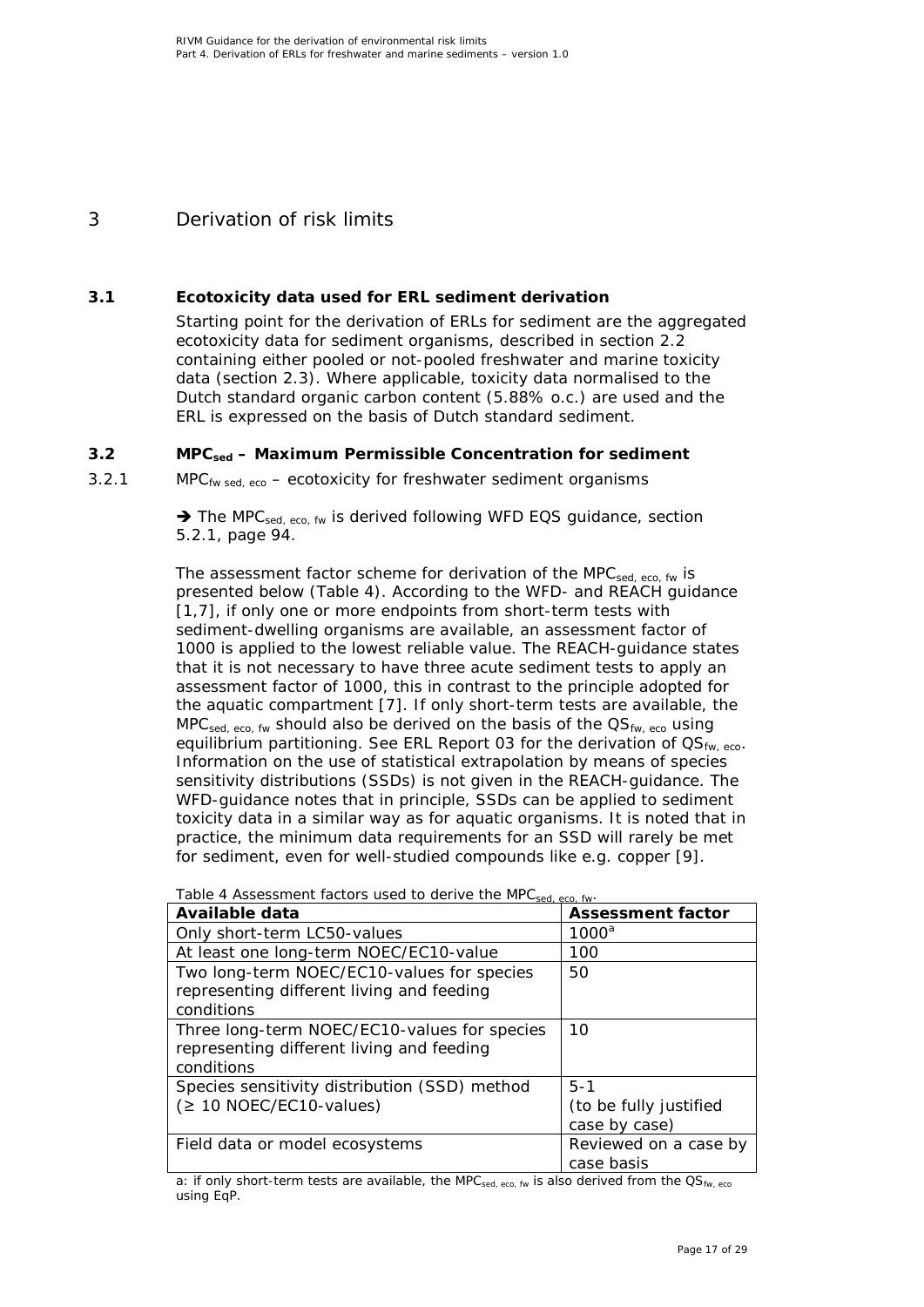#### *3.2.2 MPCsw sed, eco – ecotoxicity for saltwater sediment organisms*

<span id="page-17-0"></span> $\rightarrow$  The MPC<sub>sed, eco, sw</sub> is derived following WFD EQS guidance, section 5.2.4, page 105.

The derivation of the MPC<sub>sed, eco, sw</sub> basically follows the same approach as described for freshwater sediments, taking into account additional assessment factors in a similar way as is done for the  $\text{QS}_{sw, \text{eco}}$  (see ERL Report 03, section 2.3) and WFD guidance Section 3.3.2.1 [\[1\]](#page-22-1). The assessment factor scheme for derivation of the MPC $_{sw}$  sed, eco is presented below (Table 5).

| Available data                                       | <b>Assessment</b> |
|------------------------------------------------------|-------------------|
|                                                      | factor            |
| One acute freshwater or marine LC50-value            | $10000^a$         |
| Two acute LC50-values including a minimum of one     | 1000a             |
| marine test with an organism of a sensitive taxon    |                   |
| One long-term NOEC/EC10 from a freshwater            | 1000              |
| sediment test                                        |                   |
| Two long-term NOEC/EC10-values from freshwater       | 500               |
| tests for species representing different living and  |                   |
| feeding conditions                                   |                   |
| Two NOEC/EC10-values from one long-term              | 100               |
| freshwater and one saltwater test representing       |                   |
| different living and feeding conditions              |                   |
| Three long-term NOEC/EC10-values for species         | 50                |
| representing different living and feeding conditions |                   |
| Three long-term NOEC/EC10-values for species         | 10                |
| representing different living and feeding conditions |                   |
| including a minimum of two tests with marine         |                   |
| species                                              |                   |

*Table 5 Assessment factors used to derive the MPCsed, eco, sw.*

a: if only short-term tests are available, the MPC $_{sed, eco, sw}$  is also derived from the  $\text{QS}_{sw, eco}$ using EqP.

The WFD-guidance further states that the general principles of notes c and d to the assessment scheme for marine aquatic organisms shall also apply to sediment data (see Table 3.3 in the WFD-guidance). Notes c and d are quite extensive, but basically deal with situations where the assessment factors of 500 and 100 may be lowered because additional information is present indicating that additional long-term data will not lead to a lower endpoint. This may be the case when acute tests on saltwater species indicate that those species are not more sensitive than related freshwater species, and it is unlikely that chronic tests with these species will result in lower NOEC-values than already available. In general, where there is convincing evidence that the sensitivity of marine organisms is adequately covered by that available from freshwater species, the assessment factors used for freshwater sediment data may be applied. Such evidence may include data from long-term testing of freshwater and marine aquatic organisms, and must include data on specific marine taxa.

As for freshwater sediment, EqP should be applied when the experimental data originate from short-term ecotoxicity tests only. Apart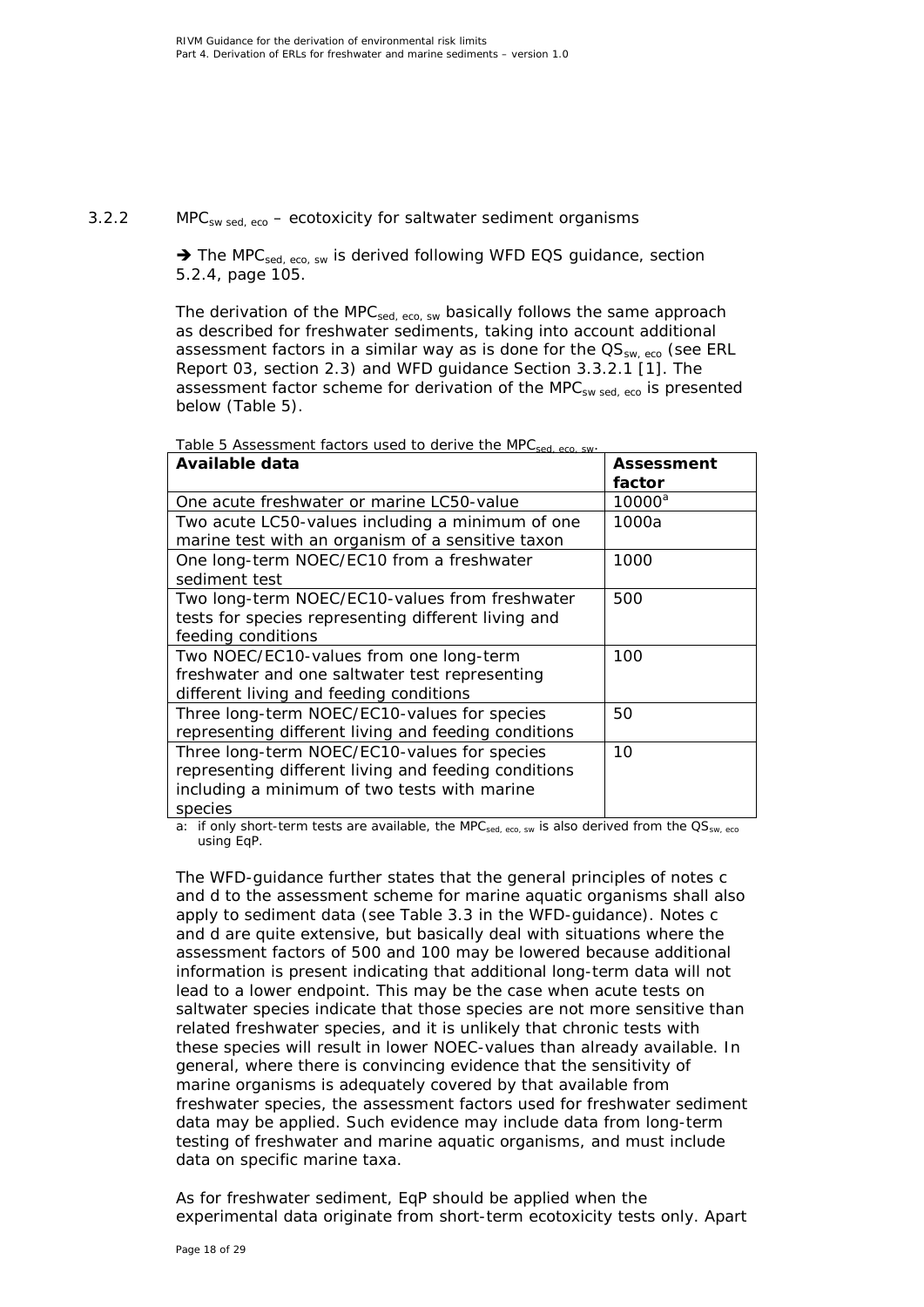from the situations mentioned in the assessment factor scheme in Table 2, other combinations of data are possible. Therefore, the additional guidance as mentioned in [\[8\]](#page-22-8) also applies:

- an assessment factor of 500 is applied if only one long-term marine but no freshwater test is available,
- if two long-term tests with marine species representing different living and feeding conditions are available, but there are no freshwater tests, an assessment factor of 100 is applied,
- an assessment factor of 1000 might only be applied to a shortterm toxicity test if the lowest value available is for a marine species.

In addition, if the MPC<sub>fw sed, eco</sub> is derived using an SSD, the following applies to the derivation of the MPC<sub>sw sed, eco</sub> [\[8\]](#page-22-8):

 $MPC<sub>sed, eco, sw</sub> = MPC<sub>sed, eco, fw</sub>$  if at least two marine species are represented,

 $MPC<sub>sed, eco, sw</sub> = MPC<sub>sed, eco, fw</sub> / 2 if one marine species is represented,$  $MPC<sub>sed, eco, sw</sub> = MPC<sub>sed, eco, fw</sub> / 5 if no marine species are represented.$ 

*3.2.3 MPCsed, secpois – Maximum Permissible Concentration based on secondary poisoning*

<span id="page-18-0"></span>In some cases, direct ecotoxicity to sediment dwelling organisms is not the key driver of the ERL-derivation. For some hydrophobic organic substances such as polychlorobiphenyls (PCBs), polychlorodibenzodioxins (PCDDs) or furans (PCDFs), predatory fish or mammals may be the primary concern for setting sediment risk limits. While according to the WFD-guidance biota standards are most appropriate in this case, sediment ERLs may be useful from the viewpoint of monitoring and/or management options. If that is the case, the MPC<sub>sed, secpois</sub> may be derived from a biota standard, using Biota to Sediment Accumulation Factors (BSAFs) to back-calculate the biota standard into equivalent concentrations in sediment. Since the biota standard is likely to be different between freshwater and saltwater due to the longer food chain to be protected in the latter compartment, different MPC values result:

$$
MPC_{\text{sed, secpois, fw}} = \frac{qs_{\text{ biota, secpois, fw}}}{BSAF}
$$
 (3)

$$
MPC_{\text{sed, secpois, sw}} = \frac{qs_{\text{ biota, secpois, sw}}}{BSAF}
$$
 (4)

OS<sub>biota, secpois, fw</sub> and OS<sub>biota, secpois, sw</sub> are derived according to ERL Report 03, section 3.5.1. The trophic level of the species used to derive a specific BSAF value determines the type of predator that is protected. E.g. using a BSAF studies on benthic Annelids (oligochaetes) will result in an MPC protecting birds feeding on Annelids. The use of BSAF values determined for species of a higher trophic level than Annelids, e.g. fish, will lead to a standard that also protects predators that consume fish at that trophic level. Food-web modelling studies may also yield information to derive  $MPC_{sed,~serpois}$ .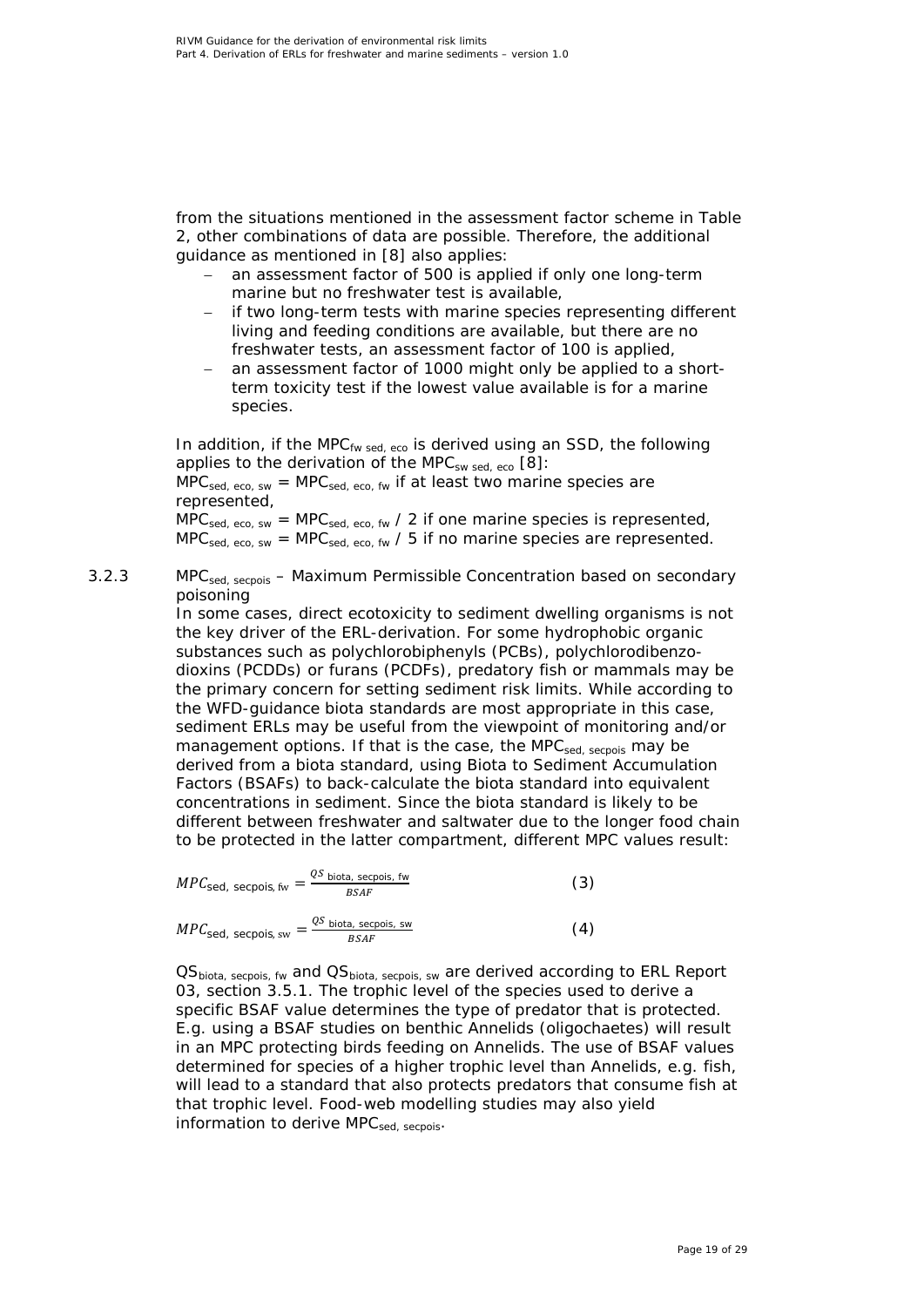## *3.2.4 Selection of the MPCfw sed and MPCsw sed*

<span id="page-19-0"></span>The lowest of the routes direct ecotoxicity and secondary poisoning is selected as the MPC<sub>sed</sub>. However, in most cases only the former will be derived, and the MPC $_{\text{sed, eco, fw}}$  and MPC $_{\text{sed, eco}}$  sw will be used as MPC $_{\text{sed, fw}}$ and MPC $_{sed, sw}$ , respectively.

## **3.3 NCsed – Negligible Concentration for sediment**

<span id="page-19-1"></span>The NC<sub>sed</sub> is derived by dividing the MPC<sub>sed</sub> by a factor of 100. When different MPCs are derived for the freshwater and saltwater compartment, separate NCs are derived accordingly, termed  $NC_{\text{sed. fw}}$ and  $NC_{sed, sw}$ .

## **3.4 SRCsed – Serious Risk Concentration for sediment**

<span id="page-19-2"></span>See ERL Report 01, section 4.6 for general guidance on the SRC. The SRC<sub>sed, eco</sub> is the geometric mean of all available chronic toxicity data. If not enough chronic toxicity data are available, the  $SRC<sub>sed-ero</sub>$  is calculated as the geometric mean of all (aggregated) acute data, divided by an assessment factor of 10. The two values are compared and the lowest value is selected as  $SRC<sub>sed-eco</sub>$ .

<span id="page-19-3"></span>*3.4.1 SRCsed, eco – ecotoxicity for freshwater and saltwater sediment organisms* For derivation of the  $SRC_{\text{sed. eco}}$ , the same aggregated data tables with acute and chronic sediment ecotoxicity data are used as for derivation of the MPC-values, using the assessment factor scheme in Table 6. In case a pooled data set for freshwater and marine toxicity data is used for QS derivation (see section 2.3), the pooled (aggregated) data set is also used for SRC derivation. In this case, one  $SRC_{sed,eco}$  is derived that is valid for both the freshwater and the marine compartment. No additional assessment factor is used for derivation of the SRC<sub>sed, eco sw</sub>. When the freshwater and marine data have not been pooled for QS derivation, the assessment factor scheme in Table 6 is applied to the separate freshwater and marine aggregated data sets to derive an  $SRC_{sed,eco, fw}$ and SRC<sub>sed, eco, sw</sub>. The following scheme applies:

| Available data                                 | Additional<br>criteria                                         | $SRCsed, eco$ based on                  | Assessm<br>ent<br>factor |
|------------------------------------------------|----------------------------------------------------------------|-----------------------------------------|--------------------------|
| only LC50<br>value(s) and no<br>NOECs or EC10s | comparison with<br>EqP <sup>a</sup>                            | geometric mean of<br>LC50s              | 10                       |
| 1 NOEC value <sup>b</sup>                      | comparison with<br>EqP and acute<br>toxicity data <sup>c</sup> | NOEC value                              |                          |
| $\geq$ 2 NOEC<br>valuesb,d                     |                                                                | geometric mean of<br><b>NOEC</b> values |                          |

*Table 6 Assessment factors used to derive the SRCsed, eco.*

a: If only acute data are available, the SRC<sub>sed, eco</sub> is also calculated on the basis of equilibrium partitioning. The lowest of both values is selected as SRC<sub>eco</sub>.

b: This may also be (an) EC10 value(s).

c: If chronic toxicity data are available for only one trophic level, the SRCsed, eco is also calculated from the acute toxicity data, if available, and on the basis of equilibrium partitioning. The lowest of these values is selected as SRC<sub>sed, eco</sub>.

d: When chronic data are available, these data prevail and acute data are no longer used in SRC<sub>sed, eco</sub> derivation if these NOECs are from different trophic levels.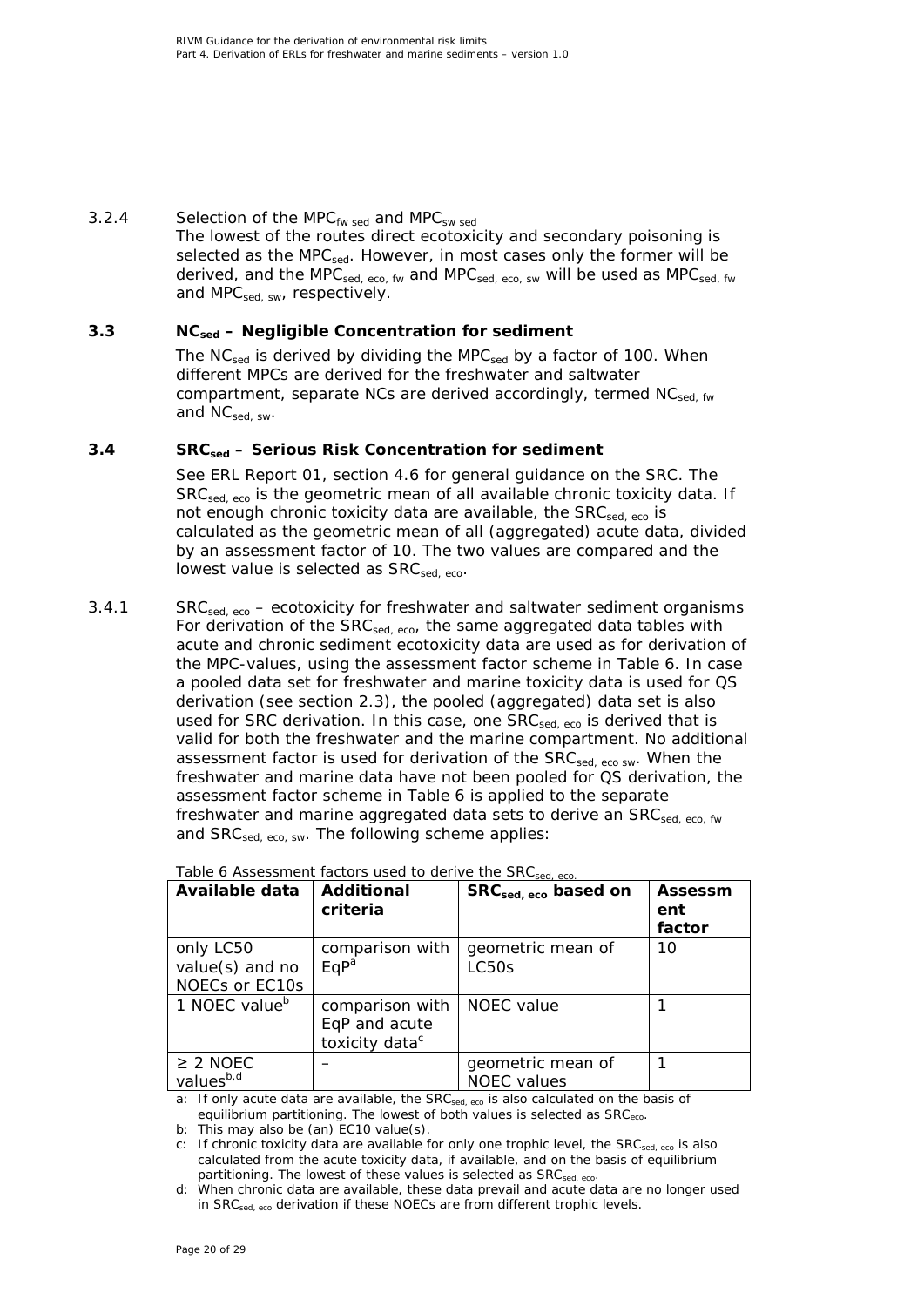The following explanation is taken over from [\[8\]](#page-22-8):

- In principle, an acute-to-chronic ratio (ACR) of 10 is applied to the acute toxicity data to compare acute LC50s with chronic NOECs (or EC10s). In the future, one may deviate from this factor of 10 if more information on the ACR for the specific compound or endpoint can be obtained [\[10\]](#page-22-10).
- For the sediment compartment, comparison between chronic data and acute data is not performed when chronic data are available for two species, each of which should represent a different trophic level, e.g. molluscs and crustaceans.
- For sediment, the SRC<sub>eco</sub> derived from a NOEC or EC10 for only one trophic level is also compared with a value derived by EqP (using the appropriate SRC for water,  $SRC_{eco, fw}$  or  $SRC_{eco, sw}$ ). This is done since in the derivation of the SRC<sub>eco</sub> no assessment factor is applied. This differs from the derivation of  $MPC_{\text{sed}}$ , where a comparison with EqP is no longer made when chronic toxicity data are available, even if this is only one NOEC or EC10.
- When the  $SRC_{\text{eco}}$  is to be reported with confidence limits, the computer program ETX 2.0 [\[11\]](#page-22-11) is used to calculate the median HC50 and its 90% confidence interval. The HC50 is equal to the geometric mean of non transformed toxicity data. The SRC<sub>eco</sub> is always taken as the geometric mean of (either acute or chronic) toxicity data, irrespective of whether these data are log-normally distributed or not. If the data from which the SRC<sub>eco</sub> is calculated do not fit a normal distribution, it suffices to note this briefly in the report section where the SRC<sub>eco</sub> derivation is presented.
- Derivation of the SRC for metals will be further elaborated on in the ERL report for metals that is under preparation.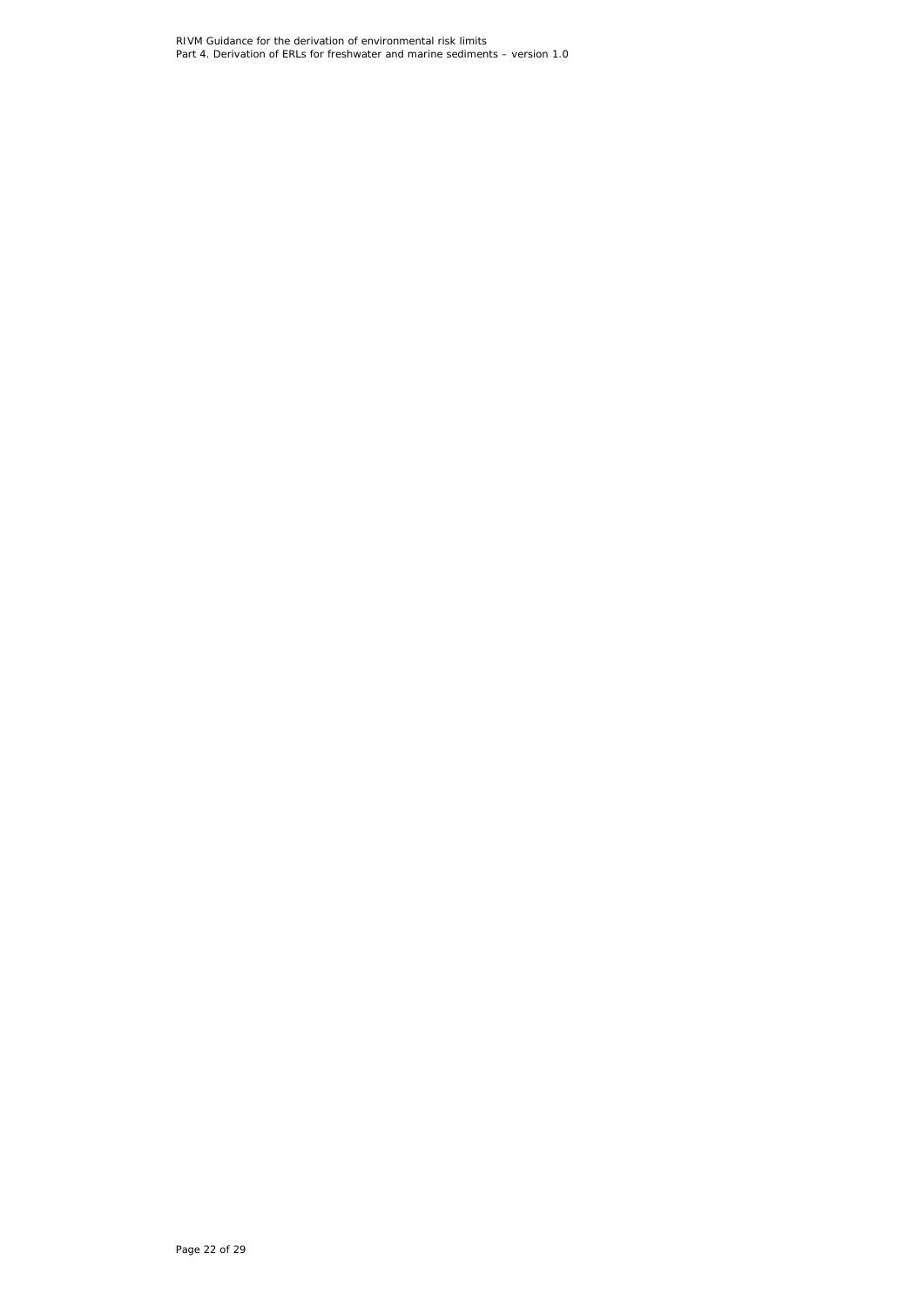## <span id="page-22-5"></span><span id="page-22-0"></span>References

- <span id="page-22-1"></span>1. EC. 2011. Common Implementation Strategy for the Water Framework Directive (2000/60/EC). Guidance Document No. 27. Technical Guidance For Deriving Environmental Quality Standards. Brussels, Belgium. European Commission. Report Technical Report - 2011 - 055.
- <span id="page-22-2"></span>2. VROM. 1999. Environmental risk limits in the Netherlands. A review of environmental quality standards and their policy framework in the Netherlands. The Hague, the Netherlands. Ministry of Housing, Spatial Planning and the Environment.
- <span id="page-22-3"></span>3. VROM. 2004. (Inter)nationale Normen Stoffen. Den Haag, the Netherlands. Ministry of Housing, Spatial Planning and the Environment (VROM). Report w015.
- <span id="page-22-4"></span>4. EC. 2000. Directive 2000/60/EC of the European Parliament and of the Council of 23 October 2000 establishing a framework for Community action in the field of water policy. Official Journal of the European Communities L 327, 1-72.
- 5. Klimisch HJ, Andreae M, Tillman U. 1997. A systematic approach for evaluating the quality of experimetnal toxicological and ecotoxicological data. Regulatory Toxicology and Pharmacology 25, 1-5.
- <span id="page-22-6"></span>6. ECHA. 2010. Guidance on information requirements and chemical safety assessment. Chapter R.16: Environmental Exposure Estimation. Helsinki, Finland. European Chemicals Agency.
- <span id="page-22-7"></span>7. ECHA. 2008. Guidance on information requirements and chemical safety assessment. Chapter R.10: Characterisation of dose [concentration]-response for environment. Helsinki, Finland. European Chemicals Agency.
- <span id="page-22-8"></span>8. Van Vlaardingen PLA, Verbruggen EMJ. 2007. Guidance for the derivation of environmental risk limits within the framework of 'International and national environmental quality standards for substances in the Netherlands' (INS). Bilthoven, the Netherlands. National Institute for Public Health and the Environment. Report 601782001.
- <span id="page-22-9"></span>9. ECI. 2008. European Union Risk Assessment Report. VOLUNTARY RISK ASSESSMENT OF COPPER, COPPER II SULPHATE PENTAHYDRATE, COPPER(I)OXIDE, COPPER(II)OXIDE, DICOPPER CHLORIDE TRIHYDROXIDE. CAS No: 7440-50-8, 7758-98-7, 1317-3-1, 1317–38–0, 1332-65-6. EINECS No: 231–159–6, 231–847–6, 215-270-7, 215–269–1, 215-572-9. Brussels, Belgium.
- <span id="page-22-10"></span>10. Verbruggen EMJ, Posthumus R, Van Wezel AP. 2001. Ecotoxicological serious risk concentrations for soil, sediment and (ground)water: updated proposals for first series of compounds. Bilthoven, the Netherlands. National Institute for Public Health and the Environment. Report 711701020.
- <span id="page-22-11"></span>11. Van Vlaardingen P, Traas TP, Wintersen AM, Aldenberg T. 2004. ETX 2.0. A program to calculate hazardous concentrations and fraction affected, based on normally distributed toxicity data. Bilthoven, The Netherlands. National Institute for Public Health and the Environment. Report 601501028/2004.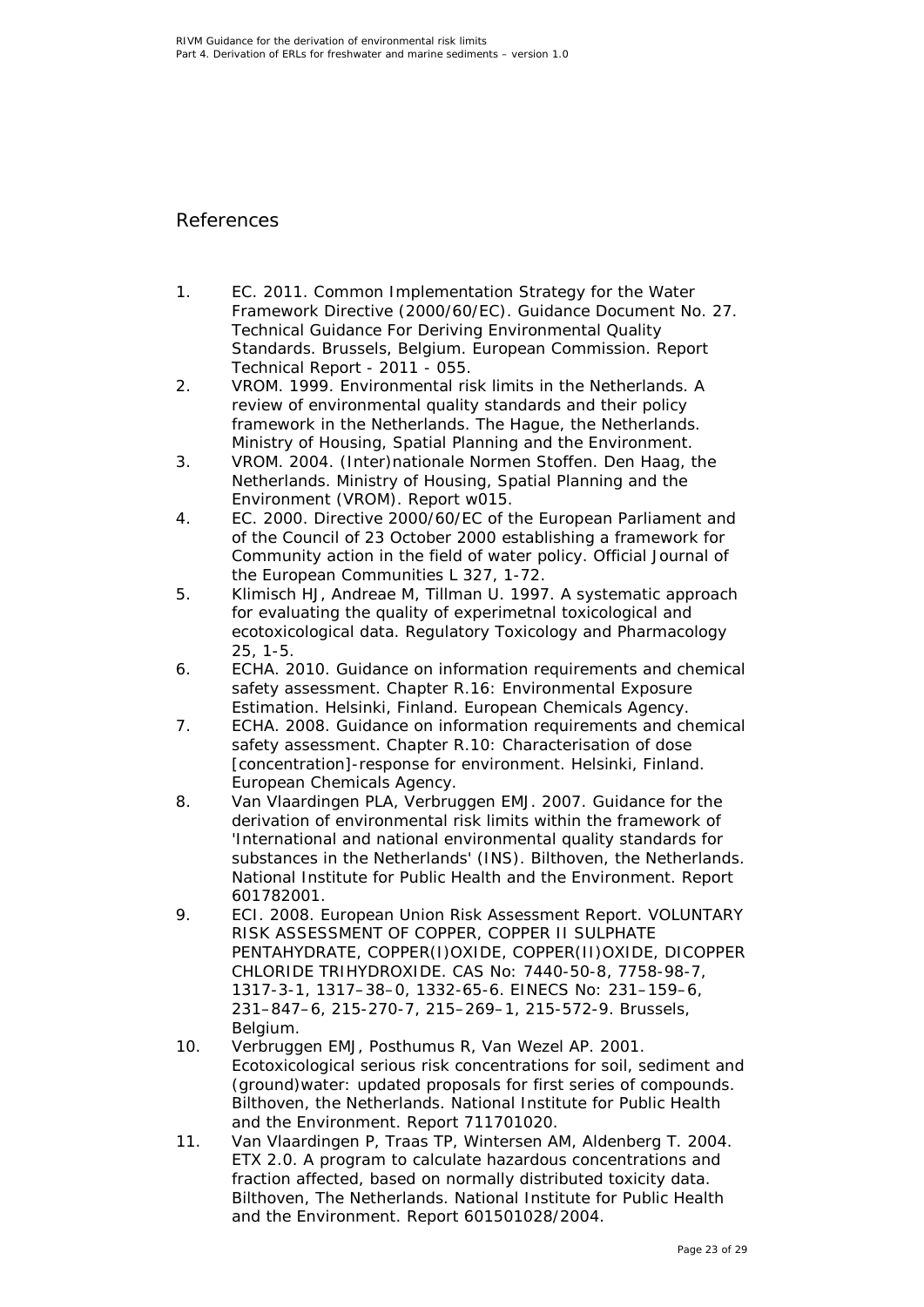- <span id="page-23-0"></span>12. Nemes A, Wösten JHM, Lilly A, Oude Voshaar JH. 1999. Evaluation of different procedures to interpolate particle-size distributions to achieve compatibility within soil databases. Geoderma 90, 187-202.
- <span id="page-23-1"></span>13. Van Vlaardingen PLA, Smit CE. 2009. Verification of moisture content in test soils. Bilthoven, the Netherlands. National Institute for Public Health and the Environment. Report 601516016/2009 (Letter report).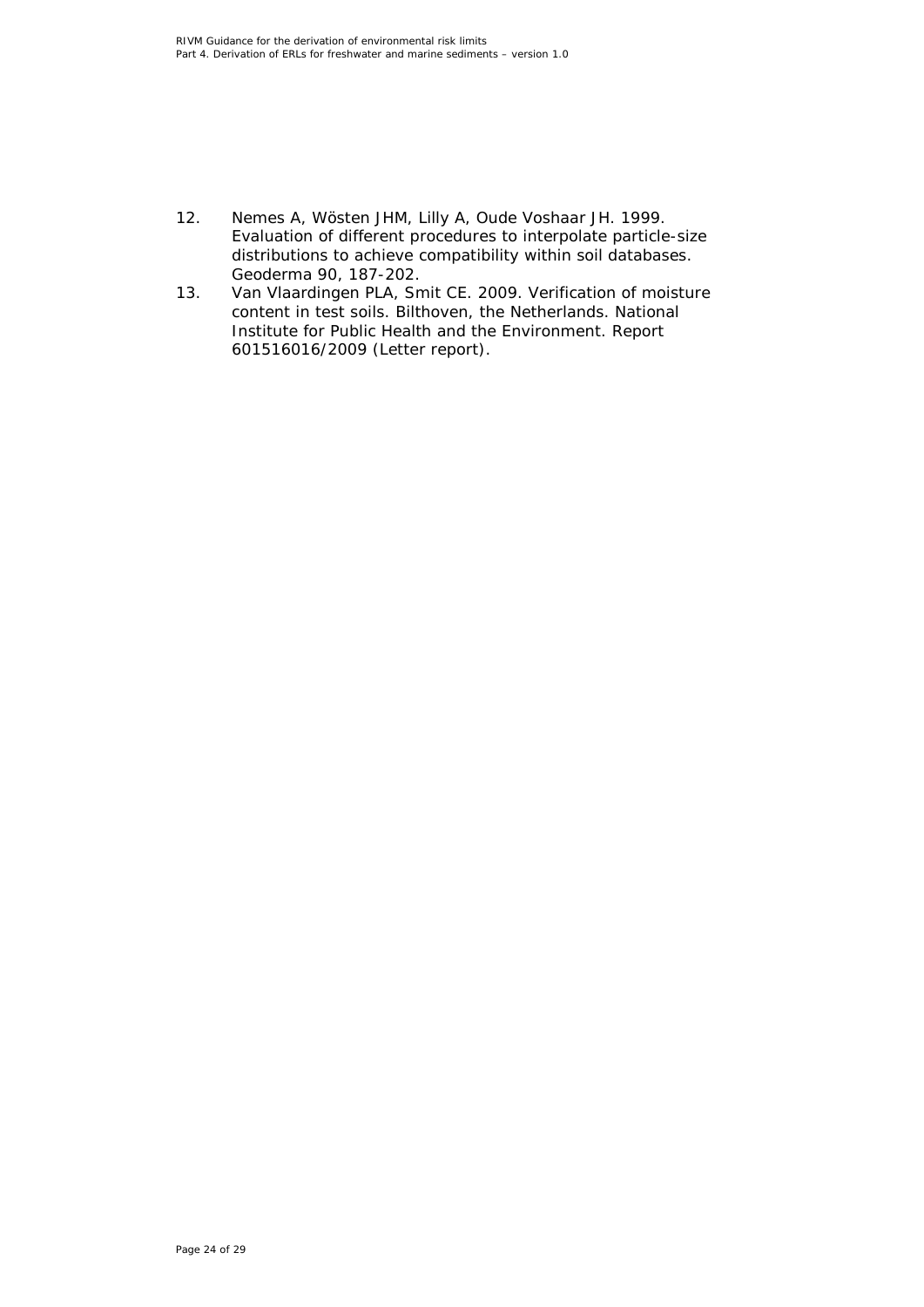# <span id="page-24-0"></span>List of abbreviations

| <b>ACR</b>                | acute to chronic ratio                                                       |
|---------------------------|------------------------------------------------------------------------------|
| ad                        | adult                                                                        |
| AF                        | assessment factor                                                            |
| ag                        | analytical grade                                                             |
| art                       | artificial                                                                   |
| <b>BSAF</b>               | biota to sediment accumulation factor                                        |
| CAS                       | <b>Chemical Abstract Service</b>                                             |
| d                         | days                                                                         |
| EC                        | European Commission                                                          |
| <b>ECHA</b>               | European Chemicals Agency                                                    |
| <b>EC50</b>               | concentration at which 50% effect is observed                                |
| ECx                       | concentration at which x% effect is observed                                 |
| EqP                       | equilibrium partitioning                                                     |
| EQS                       | (Environmental) Quality Standard                                             |
| ER.                       | Ernstig Risiconiveau                                                         |
| ERL                       | <b>Environmental Risk Limit</b>                                              |
| <b>EUSES</b>              | European Uniform System for the Evaluation of Substances                     |
| <b>HC50</b>               | Hazardous Concentration for 50% of the species                               |
| h.                        | hours                                                                        |
| <b>IenM</b>               | Dutch Ministry of Infrastructure and the Environment                         |
| <b>ISO</b>                | International Organisation for Standardisation                               |
| $K_{oc}$                  | Organic carbon partitioning coefficient                                      |
| $K_{ow}$                  | Octanol/water partitioning coefficient                                       |
| Ig                        | laboratory grade                                                             |
| <b>LCx</b>                | Lethal Concentration for x% of the tested organisms                          |
| <b>MPC</b>                | Maximum Permissible Concentration                                            |
| min                       | minutes                                                                      |
| mo                        | months                                                                       |
| <b>MTR</b>                | Maximum Toelaatbaar Risiconiveau                                             |
| <b>NC</b>                 | <b>Negligible Concentration</b>                                              |
| <b>NOEC</b>               | no observed effect concentration                                             |
| O.C.                      | organic carbon                                                               |
| OECD                      | Organisation for Economic Cooperation and Development                        |
|                           | o.m. or OM organic matter                                                    |
|                           |                                                                              |
| pа                        | pro analyse                                                                  |
| <b>PCB</b><br><b>PCDD</b> | polychlorinated biphenyls                                                    |
| <b>PCDF</b>               | polychlorodibenzo-dioxins                                                    |
| <b>REACH</b>              | polychlorodibenzo-furans                                                     |
| Ri                        | Registration, Evaluation and Authorisation of Chemicals<br>reliability index |
|                           | Serious Risk Addition                                                        |
| <b>SRA</b><br><b>SRC</b>  | Serious Risk Concentration                                                   |
|                           |                                                                              |
| <b>SSD</b>                | species sensitivity distribution                                             |
| tg                        | technical grade                                                              |
| <b>USDA</b>               | United States Department of Agriculture                                      |
| UV                        | ultra violet                                                                 |
| <b>VR</b><br><b>VROM</b>  | Verwaarloosbaar Risiconiveau (negligible concentration; NC)                  |
|                           | former Ministry of Spatial Planning, Housing and                             |
|                           | Environmental Protection, now Ministry of Infrastructure                     |
|                           | and the Environment                                                          |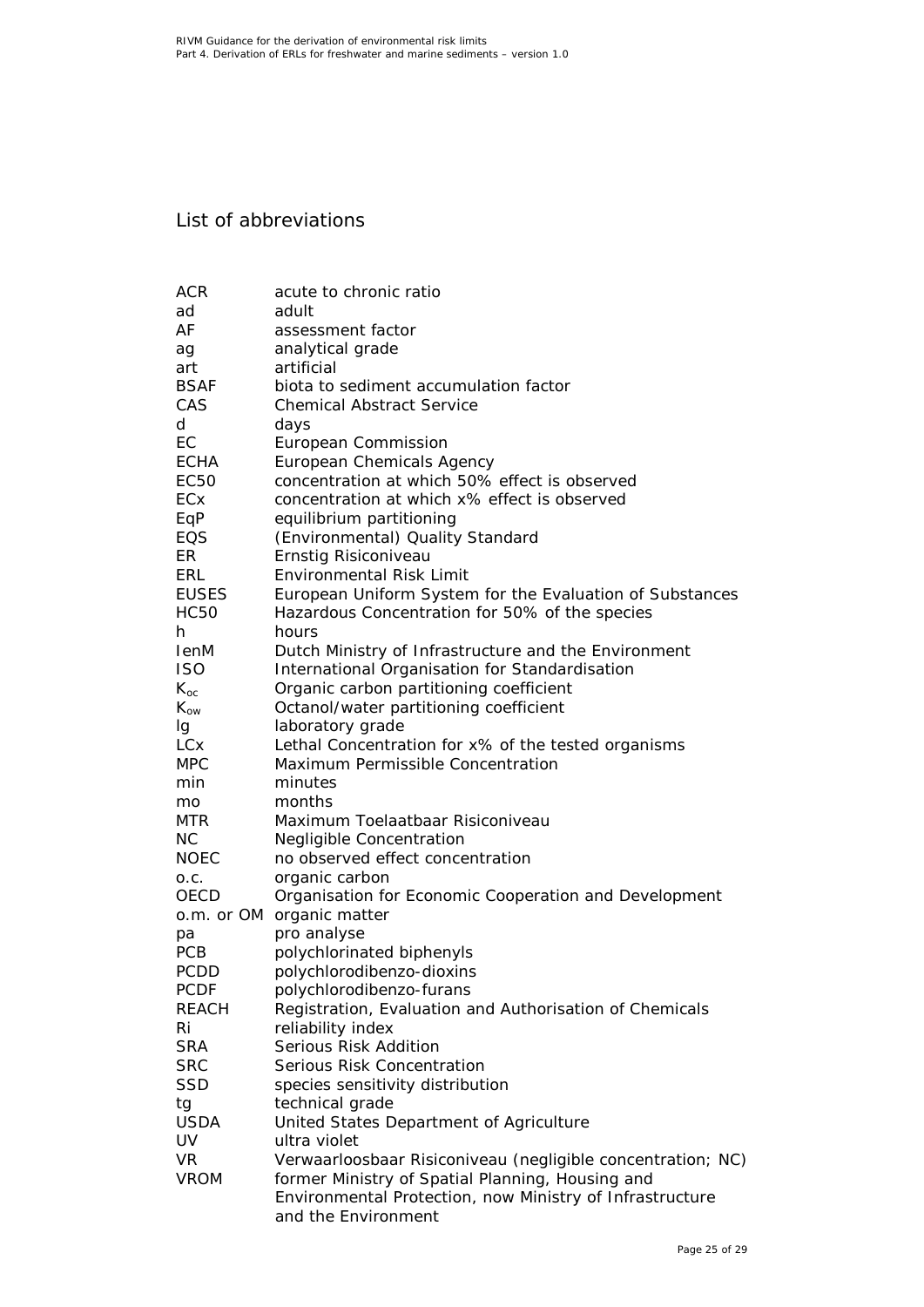w weeks<br>WFD Water Water Framework Directive y years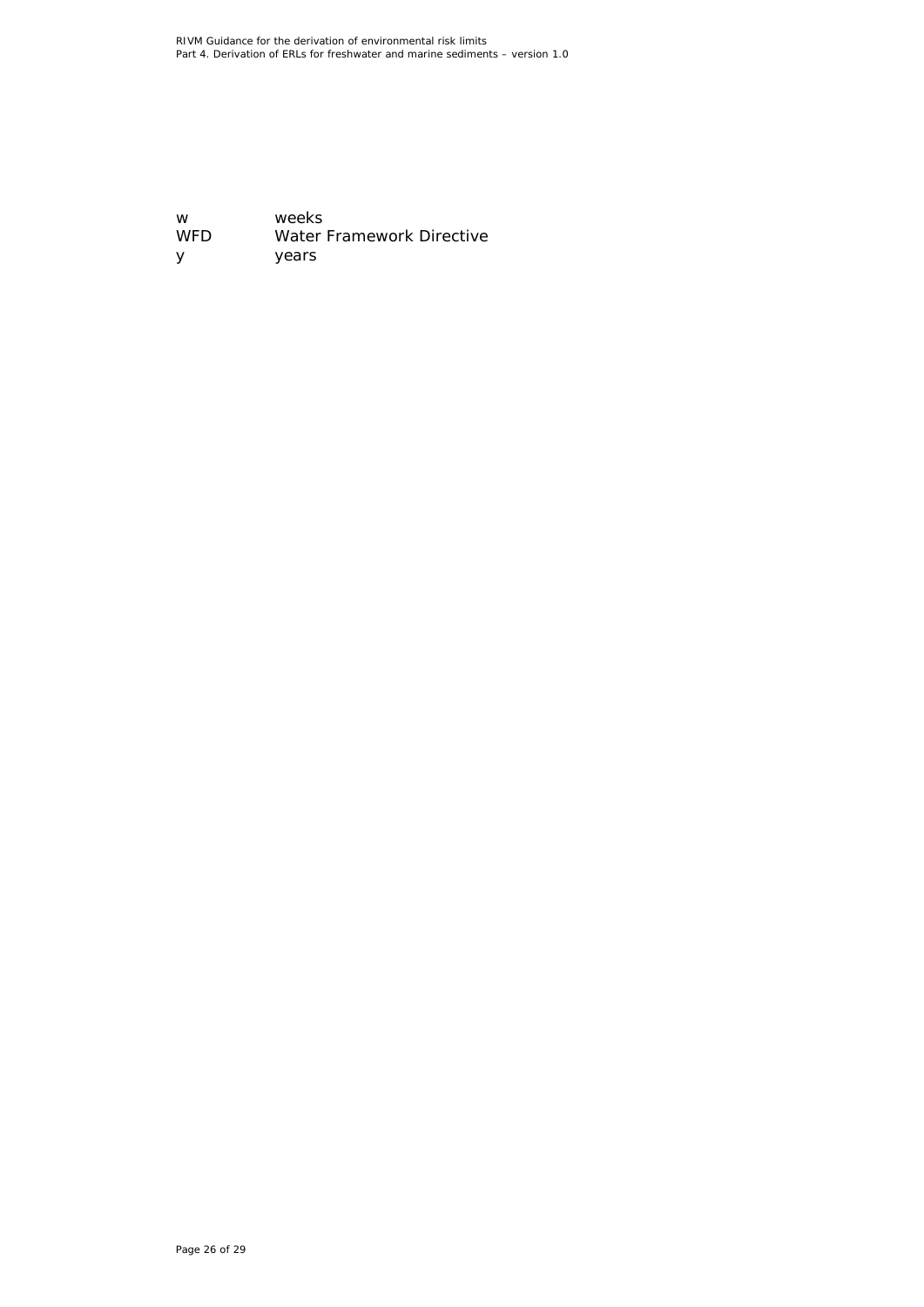<span id="page-26-0"></span>Appendix 1. Established guidelines for sediment ecotoxicity tests

→ Location in WFD guidance (sediment): Appendix 1, section A1.3.4, p. 146-148.

#### *Insecta*

OECD 218. Sediment-Water Chironomid Toxicity Test Using Spiked Sediment. This is a chronic toxicity study with a chironomid species. The measured endpoints are the total number of adults emerged and the time to emergence. Additionally, larval survival and growth after a tenday period are recommended endpoints.

OECD 219. Sediment-Water Chironomid Toxicity Test Using Spiked Water. Endpoints from this test can only be used for sediment ERLs if it is possible to express the endpoint on the basis of measured concentrations in sediment.

OECD 233. Sediment-Water Chironomid Life-Cycle Toxicity Test. This test is an extension of OECD 218 and 219 (see above) and covers the early part of the 2<sup>nd</sup> generation. Measured endpoints are the total number of adults emerged (for both  $1<sup>st</sup>$  and  $2<sup>nd</sup>$  generations), development rate (for both  $1<sup>st</sup>$  and  $2<sup>nd</sup>$  generations), sex ratio of fully emerged and alive adults (for both  $1<sup>st</sup>$  and  $2<sup>nd</sup>$  generations), number of egg ropes per female  $(1<sup>st</sup>$  generation only) and fertility of the egg ropes  $(1<sup>st</sup>$  generation only). This guideline requires determination of sediment, water and pore water concentrations. If effects are or can be expressed on the basis of concentrations in the sediment phase over the duration of the test, the results can be used as a basis for ERLs.

#### *Annelida*

OECD 225. Sediment-Water Lumbriculus Toxicity Test Using Spiked Sediment. Test to assess the effects of prolonged exposure to sedimentassociated chemicals on the reproduction and the biomass of the endobenthic oligochaete *Lumbriculus variegatus* (Müller).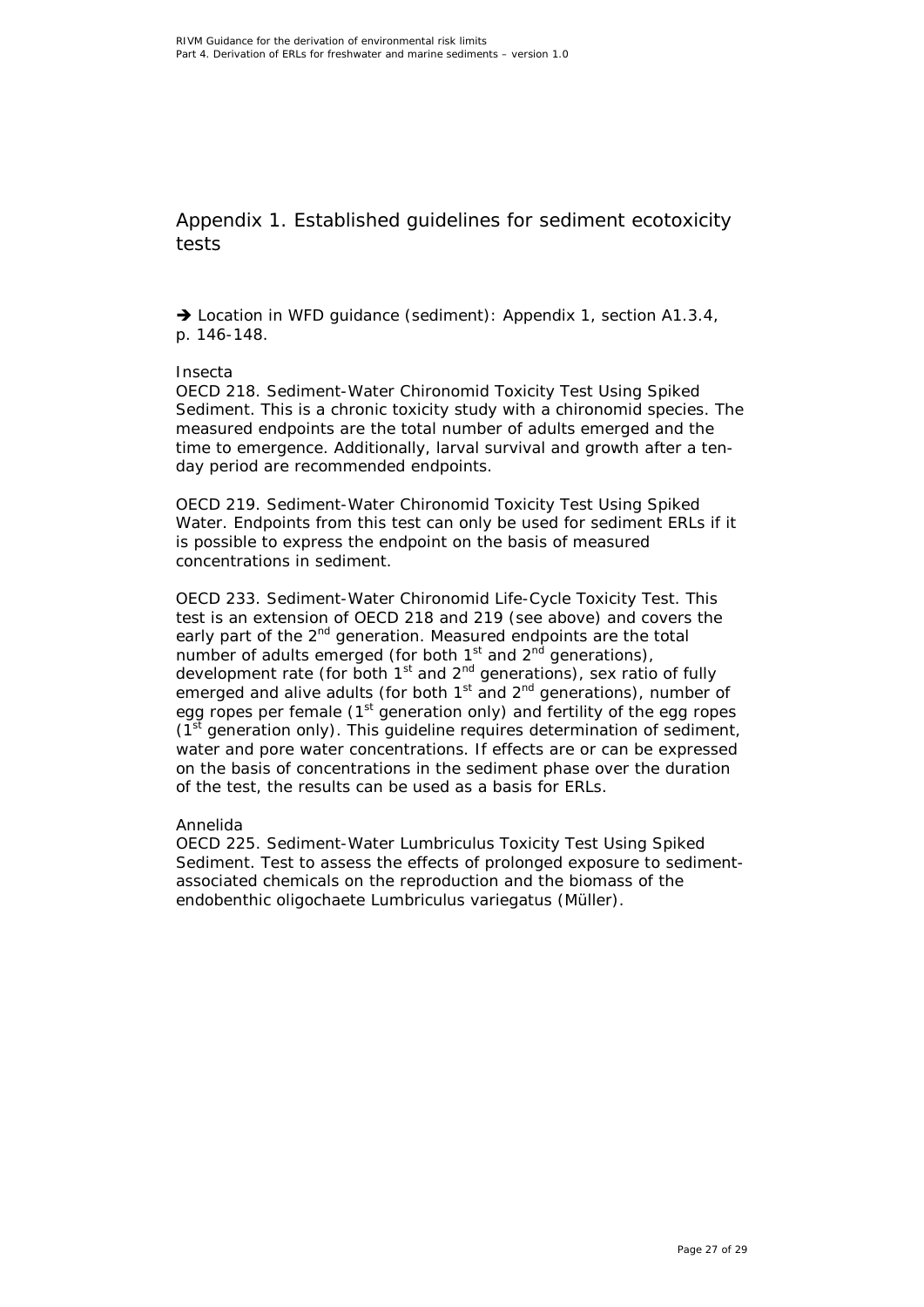# <span id="page-27-0"></span>Appendix 2. Soil classification system



Textural classes of mineral soils according to the US soil classification. Particle size classes:

sand  $>$  50  $\mu$ m silt ≥ 2 –  $\leq$  50 µm clay <2 µm

The interactive soil texture triangle can also be used at the following URL:

[http://www.pedosphere.com/resources/bulkdensity/triangle\\_us.cfm?190](http://www.pedosphere.com/resources/bulkdensity/triangle_us.cfm?190,215) [,215](http://www.pedosphere.com/resources/bulkdensity/triangle_us.cfm?190,215)

or use:

[http://www.pedosphere.com/resources/bulkdensity/worktable\\_us.cfm](http://www.pedosphere.com/resources/bulkdensity/worktable_us.cfm)

Particle size distribution of test soils reported using the German system may also be encountered. The German system uses the size classes: sand  $> 63 \mu m$ , silt  $\geq 2 - \leq 63$  µm and clay < 2 µm.